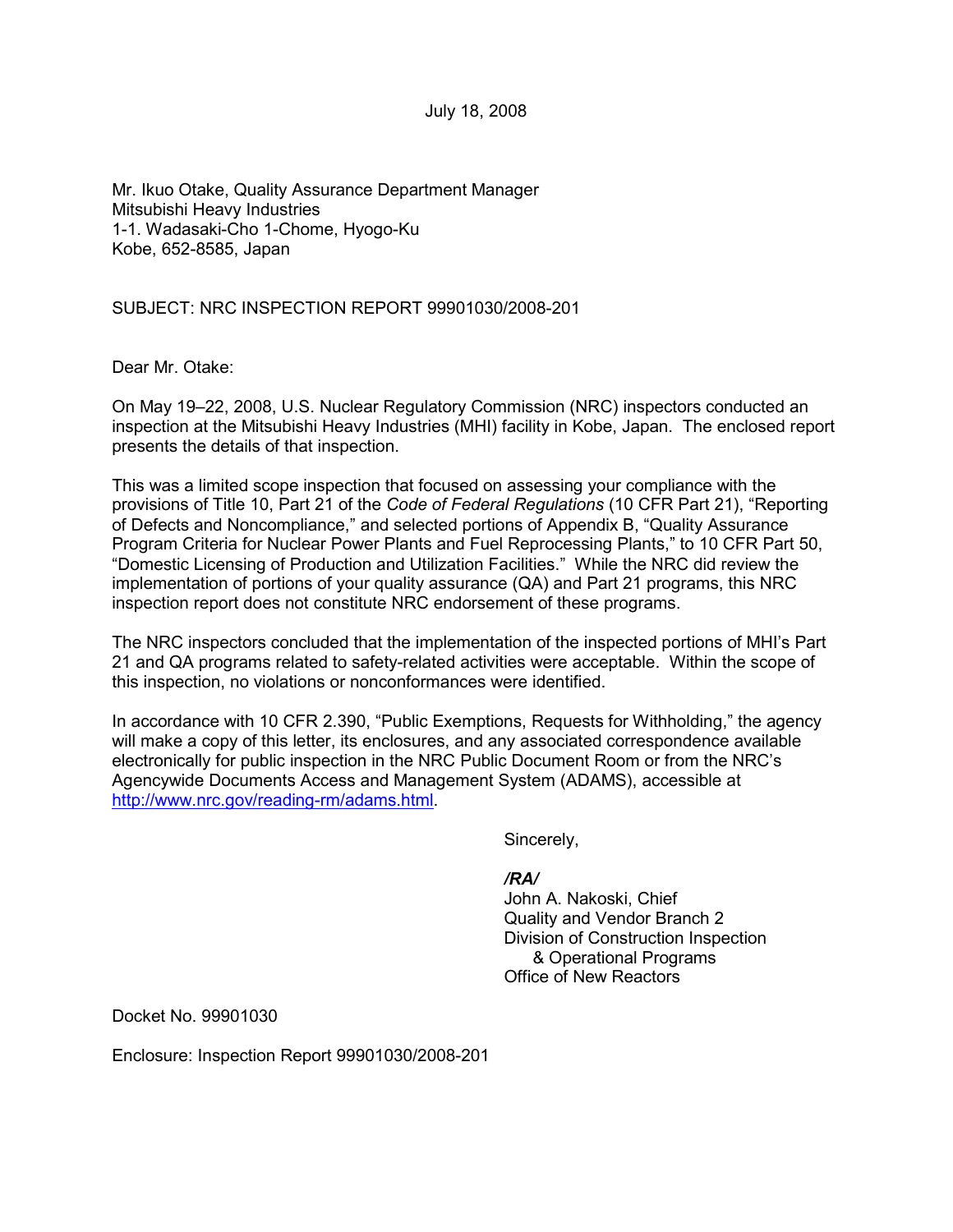Mr. Ikuo Otake, Quality Assurance Department Manager Mitsubishi Heavy Industries 1-1. Wadasaki-Cho 1-Chome, Hyogo-Ku Kobe, 652-8585, Japan

SUBJECT: NRC INSPECTION REPORT 99901030/2008-201

Dear Mr. Otake:

On May 19–22, 2008, U.S. Nuclear Regulatory Commission (NRC) inspectors conducted an inspection at the Mitsubishi Heavy Industries (MHI) facility in Kobe, Japan. The enclosed report presents the details of that inspection.

This was a limited scope inspection that focused on assessing your compliance with the provisions of Title 10, Part 21 of the *Code of Federal Regulations* (10 CFR Part 21), "Reporting of Defects and Noncompliance," and selected portions of Appendix B, "Quality Assurance Program Criteria for Nuclear Power Plants and Fuel Reprocessing Plants," to 10 CFR Part 50, "Domestic Licensing of Production and Utilization Facilities." This NRC inspection report does not constitute NRC endorsement of your overall quality assurance or 10 CFR Part 21 programs.

The NRC inspectors concluded that the control of selected portions of MHI's Part 21 and QA controls regarding its safety-related activities were generally acceptable. Within the scope of this inspection, no violations or nonconformances were identified.

In accordance with 10 CFR 2.390, "Public Exemptions, Requests for Withholding," the agency will make a copy of this letter, its enclosures, and any associated correspondence available electronically for public inspection in the NRC Public Document Room or from the NRC's Agencywide Documents Access and Management System (ADAMS), accessible at http://www.nrc.gov/reading-rm/adams.html.

Sincerely,

*/RA/* 

John A. Nakoski, Chief Quality and Vendor Branch 2 Division of Construction Inspection & Operational Programs Office of New Reactors

Docket No. 99901030 Enclosure: Inspection Report 99901030/2008-201

DISTRIBUTION:

RidsNroDcipCqvb/Cqvp GTracy JTappert OIP Ikuo\_otake@mhi.co.jp

ADAMS Accession No.: ML081890043

G:\DCIP\CQVB\Cleavenger\MHI and DOOSAN May 2008\MHI\MHI Inspection Report.doc INDICATE IN BOX "C"=COPY W/O ATTACHMENT/ENCLOSURE, "E"=COPY W/ATT/ENCL, "N" = NO COPY

| <b>OFFICE</b>               | <b>INRO/DCIP/CQVB</b> | E  | NRO/DCIP/CQVP    | ΙE | <b>INRO/DCIP/CQVB</b> | E |
|-----------------------------|-----------------------|----|------------------|----|-----------------------|---|
| <b>NAME</b>                 | SCleavenger           |    | KKavanagh        |    | RMcIntyre             |   |
| <b>DATE</b>                 | 07/17/2008            |    | 07/17/2008       |    | 07/17/2008            |   |
| <b>OFFICE</b>               | NRO/DCIP/CQVP/BC      | ΙE | NRO/DCIP/CQVB/BC | ΙE |                       |   |
| <b>INAME</b>                | lJPeralta             |    | <b>JANakoski</b> |    |                       |   |
| <b>DATE</b>                 | 07/17/2008            |    | 07/17/2008       |    |                       |   |
| <b>OFFICIAL RECORD COPY</b> |                       |    |                  |    |                       |   |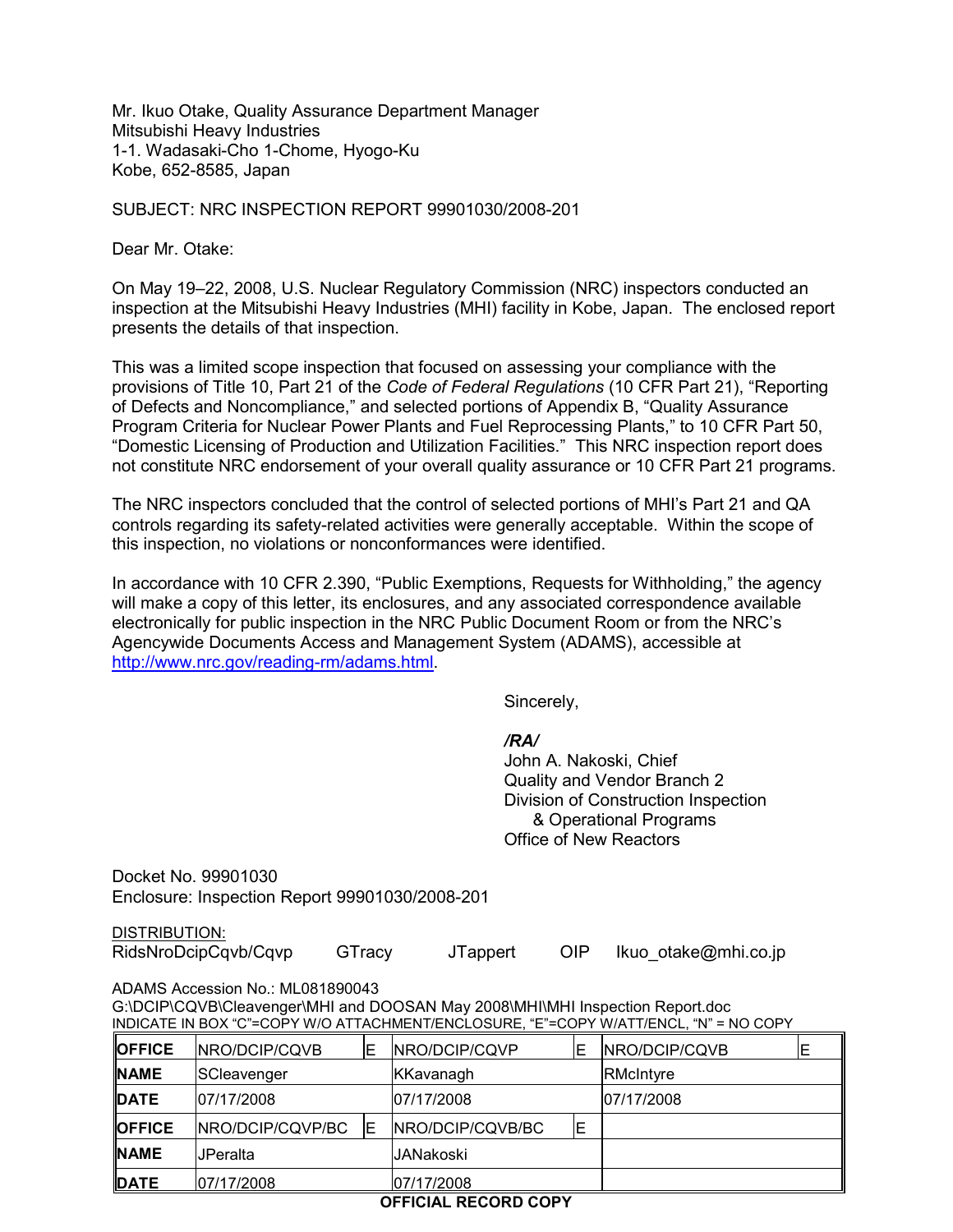#### U.S. NUCLEAR REGULATORY COMMISSION OFFICE OF NEW REACTORS DIVISION OF CONSTRUCTION INSPECTION & OPERATIONAL PROGRAMS VENDOR INSPECTION REPORT

| Docket No.:              | 99901030                                                                                                                                                                                                                                                |  |  |  |  |
|--------------------------|---------------------------------------------------------------------------------------------------------------------------------------------------------------------------------------------------------------------------------------------------------|--|--|--|--|
| Report No.:              | 99901030/2008-201                                                                                                                                                                                                                                       |  |  |  |  |
| Vendor:                  | Mitsubishi Heavy Industries<br>1-1. Wadasaki-Cho 1-Chome, Hyogo-Ku<br>Kobe, 652-8585, Japan<br>Phone: +81-78-672-4247<br>Fax +81-78-672-3145                                                                                                            |  |  |  |  |
| Vendor Contact:          | Ikuo Otake, Quality Assurance Department Manager<br>Phone: +81-78-672-3782<br>Ikuo_otake@mhi.co.jp                                                                                                                                                      |  |  |  |  |
| Nuclear Industry:        | Mitsubishi Heavy Industries (MHI) manufactures safety-related<br>and American Society of Mechanical Engineers (ASME) Boiler<br>and Pressure Vessel Code items and components.                                                                           |  |  |  |  |
|                          | MHI supplies reactor vessels, steam generators, reactor internals,<br>and balance of plant components for the nuclear industry and has<br>provided some of these components to the current U.S. fleet of<br>nuclear reactors as replacement components. |  |  |  |  |
| <b>Inspection Dates:</b> | May 19-22, 2008                                                                                                                                                                                                                                         |  |  |  |  |
| Inspectors:              | <b>Team Leader</b><br>Richard McIntyre, NRO/DCIP/CQVB<br>Kerri Kavanagh, NRO/DCIP/CQVP<br>Sabrina Cleavenger, NRO/DCIP/CQVB                                                                                                                             |  |  |  |  |
| Approved by:             | John A. Nakoski, Chief<br>/RA/<br>Quality & Vendor Branch 2<br>Division of Construction Inspection & Operational Programs<br><b>Office of New Reactors</b>                                                                                              |  |  |  |  |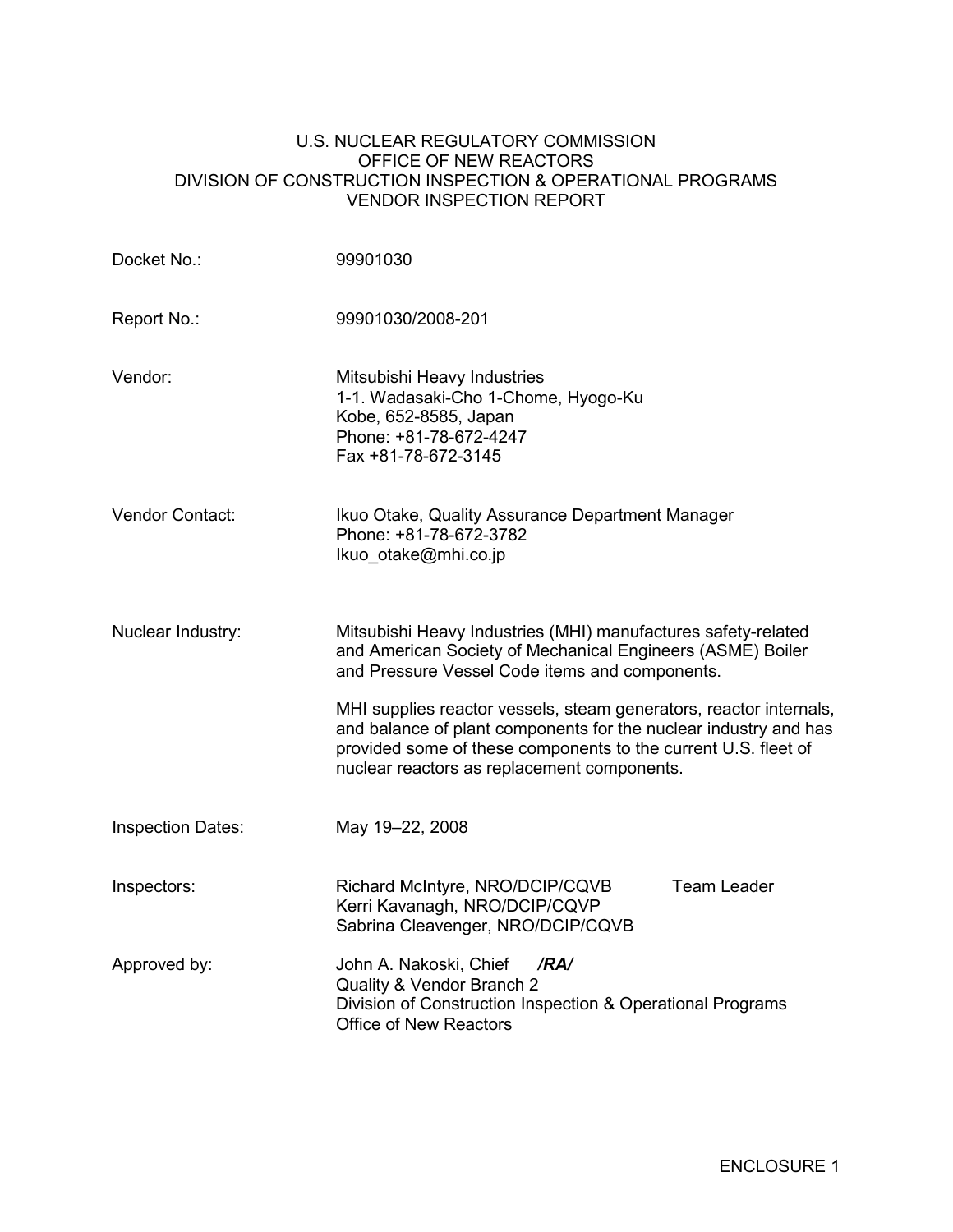## **EXECUTIVE SUMMARY**

#### Mitsubishi Heavy Industries 99901030/2008-201

The purpose of this inspection was to assess whether Mitsubishi Heavy Industries (MHI) implemented a quality assurance (QA) program that complies with the requirements of Appendix B, "Quality Assurance Program Criteria for Nuclear Power Plants and Fuel Reprocessing Plants," to Title 10, Part 50 of the *Code of Federal Regulations*, "Domestic Licensing of Production and Utilization Facilities," (10 CFR Part 50). The inspection also verified that MHI implemented a program for reporting defects and nonconformances consistent with the requirements of 10 CFR Part 21, "Reporting of Defects and Noncompliance." This was a limited scope inspection during which the NRC inspectors reviewed portions of the QA program and 10 CFR Part 21 programs that MHI had established and implemented to meet the regulations set forth in 10 CFR Part 21. The inspection was conducted at MHI's facility in Kobe, Japan.

Three members of Japan Nuclear Energy and Safety Organization (JNES) observed the NRC inspection at MHI as part of international cooperative activities conducted under Multinational Design Evaluation Program initiatives to further the sharing of nuclear information and experience.

The NRC inspection bases were the following:

- 10 CFR Part 21
- Appendix B to 10 CFR Part 50

The NRC inspectors implemented Inspection Procedure (IP) 43002, "Routine Inspections of Nuclear Vendors" and Inspection Procedure 36100, "Inspection of 10 CFR Part 21 and 50.55(e) Programs for Reporting Defects and Nonconformance," during the conduct of this inspection.

There were no NRC inspections performed at MHI's facility in Kobe, Japan prior to this inspection. The results of the inspection are summarized below.

The NRC inspectors reviewed MHI's QA program and implementation activities for the control of purchased material, equipment, and services; inspections; special processes such as welding and non-destructive examination (NDE); procurement document control; and corrective action and nonconformance activities. The NRC inspection team also evaluated MHI's implementation of its 10 CFR Part 21 program for evaluating deviations and reporting of defects that could cause a substantial safety hazard. The NRC inspectors concluded that these portions of MHI's QA and 10 CFR Part 21 programs regarding its safety-related activities were appropriately controlled and implemented.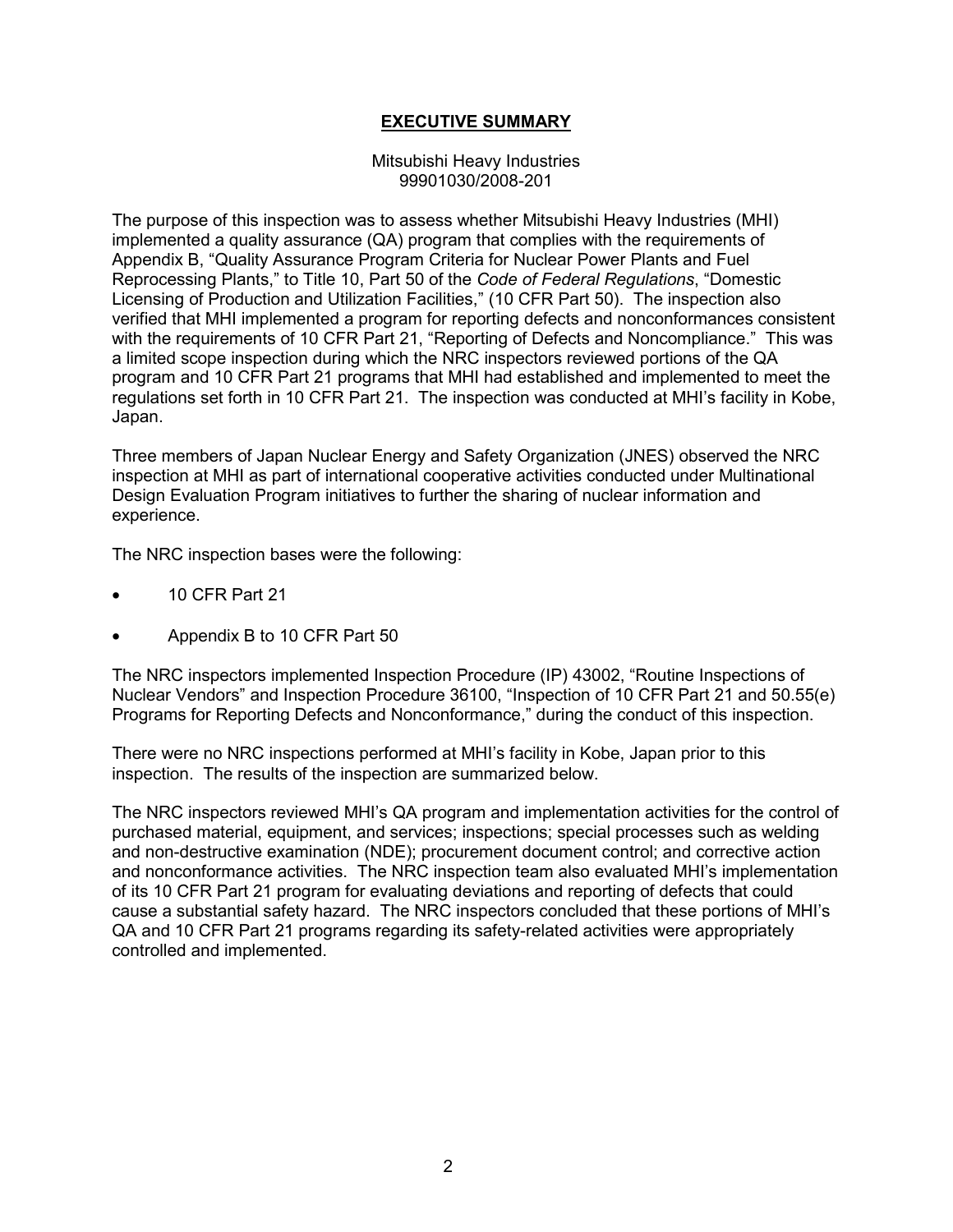## **REPORT DETAILS**

### 1. 10 CFR Part 21 Program

#### a. Inspection Scope

The NRC inspectors reviewed the MHI implementing policies and procedures that govern the 10 CFR Part 21 process, including UES-69-020008, "ASME Code Job, Identification and Reporting of Condition Adverse to Safety <Reporting of Defects and Noncompliance (10 CFR Part 21)>," Revision 9, dated May 15, 2008.

The NRC inspectors also reviewed MHI's 10 CFR 21 log and reviewed seven 10 CFR Part 21 evaluations performed by MHI since August 2007 to ensure that the nonconformance report (NCR) and corrective action report (CAR) processes were effective in identifying and evaluating conditions adverse to quality that may require entry into the 10 CFR Part 21 process. The NRC inspectors discussed the MHI 10 CFR Part 21 program with the quality assurance manager and various QA and technical staff and inquired as to how a nonconformance identified as a condition adverse to quality in an NCR or CAR would be evaluated under this program.

The NRC inspectors also sampled the MHI's 10 CFR Part 21 program implementation activities.

### b. Observations and Findings

### b.1 10 CFR Part 21 Procedure

Procedure number UES-69-020008 outlines the process used at MHI for the reporting of defects and nonconformance discovered by the vendor or reported to the vendor by its suppliers or customers. The procedure provides for the review of such deviations by the safety review team that completes the evaluation based on the preliminary evaluation result submitted from the responsible section manager. Within 60 days of discovery, the safety review team is responsible to determine if the identified deviation is reportable to the NRC. This determination is documented as described in a form provided in Appendix 8 of UES-69-020008, along with the supporting documentation to substantiate the decision. The safety review team is also responsible for 1) notifying the customer or affected licensees within 5 days of determining that the responsible section cannot perform the review; 2) providing an interim report within 60 days, if necessary; 3) informing the deputy general manager with in 5 working days if notification of NRC is required; 4) notifying the NRC operation center via phone within 2 days if a defect or failure to comply exists; and 5) notifying the section manager to prepare a written report within 30 days.

The NRC inspectors verified that MHI procedural guidance was adequate to initiate the 10 CFR Part 21 process when an NCR was written that could have an impact on a U.S. facility or a customer of MHI providing equipment or services to a U.S. facility.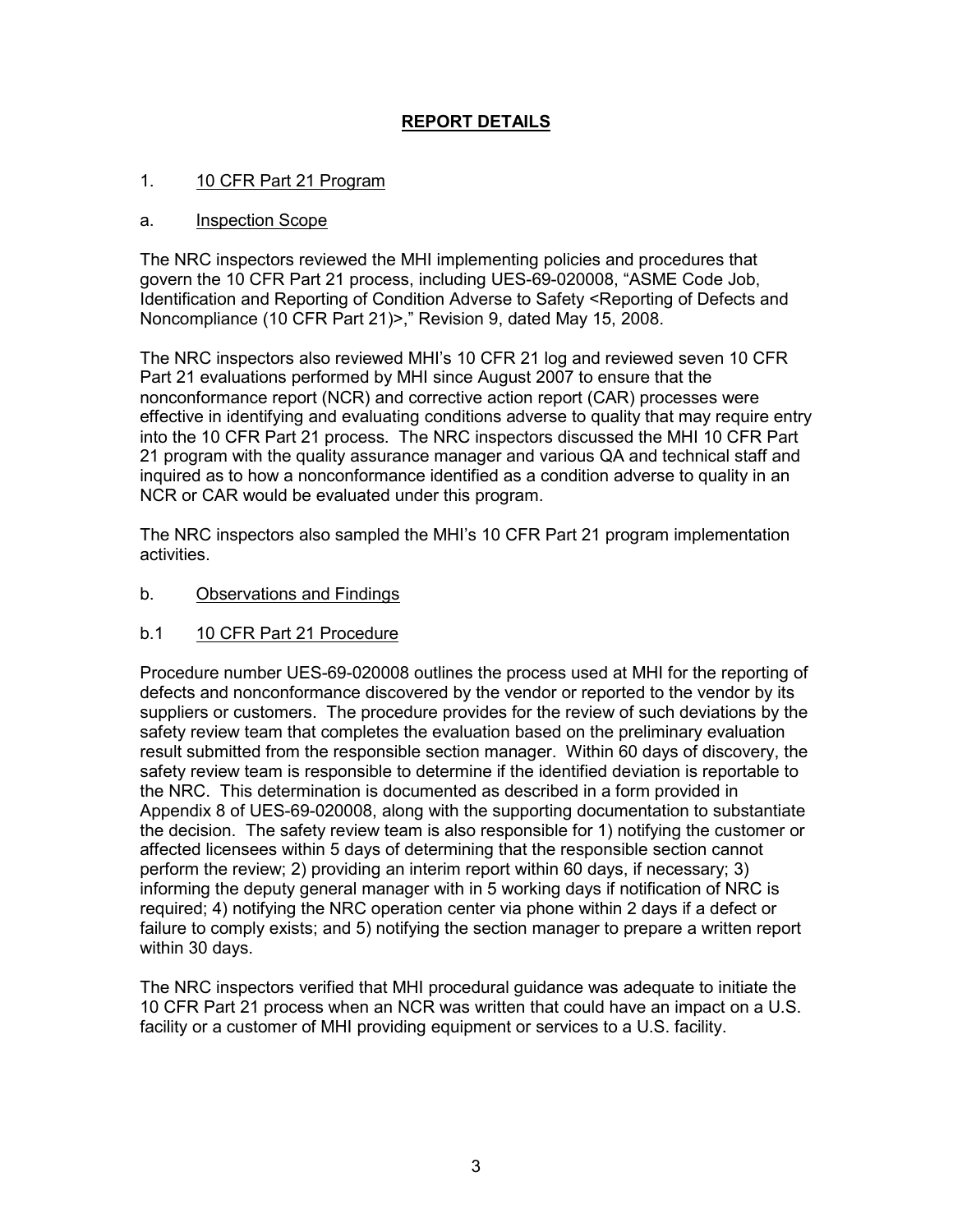## b.2 10 CFR Part 21 Implementation

The NRC inspectors determined that UES-69-020008 contains adequate procedural guidance to initiate the 10 CFR Part 21 process when an NCR or CAR is written, and the MHI staff was knowledgeable about the conditions that would warrant a 10 CFR Part 21 evaluation. The NRC inspectors also determined that the MHI 10 CFR Part 21 procedure included all the requirements of Part 21 for evaluating and reporting defects and failures to comply. In addition, the NRC inspectors noted that MHI proactively provided training to their suppliers on Part 21 requirements as they relate to those suppliers.

### c. Conclusions

The NRC inspectors concluded that the MHI 10 CFR Part 21 program requirements were consistent with the regulatory requirements of 10 CFR Part 21 and were being effectively implemented.

2. Procurement Document Control

## a. Inspection Scope

The NRC inspectors reviewed Section 3, "Document Control," Revision 23, dated November 9, 2007 of the MHI Quality Assurance Manual (QAM), Manual Number B91U-N0001, Second Edition, Revision 34, dated November 9, 2007 as it applies to procurement document control to verify compliance with Criterion IV, "Procurement Document Control," of Appendix B to 10 CFR Part 50.

The NRC inspectors also reviewed a selection of procurement documents for the South Texas Project (STP) Units 1 and 2 reactor vessel closure head (RVCH) and control rod drive mechanisms (CRDMs) to verify that procurement document control activities were conducted in accordance with MHI requirements and the QA requirements of Appendix B to 10 CFR Part 50.

### b. Observations and Conclusions

According to Section 3.5.3 of the MHI QAM, documents revisions shall be controlled in the same manner as the original. In the case of order sheets and order entry check lists, this level of approval rests with the Export Marketing Section (EMS) Manager. The NRC inspectors verified that the STP Unit 1 RVCH and CRDM Order Entry Check List, Revision 10, dated March 17, 2008 and Revision 13, dated May 9, 2008 and the STP Unit 2 for RVCH and CRDM Order Entry Check List, Revision 7, dated March 17, 2008 and Revision 10, dated May 9, 2008 were both reviewed by a team leader in the EMS staff and approved by the EMS Manager in accordance with the MHI QAM. The NRC inspectors also verified that the Unit 1 and Unit 2 Order Sheets, Revisions 6 and 3, respectively, were approved by the EMS Manager. This is consistent with the guidance contained in the MHI QAM.

The NRC inspectors verified that the MHI Submittal Document Control List for the STP Units 1 and 2 RVCH and CRDM included an entry for the receipt of the latest Change Notice, Number 6, received from the customer on March 23, 2006. The NRC inspectors verified that the MHI Received Document Control List for the STP Units 1 and 2 RVCH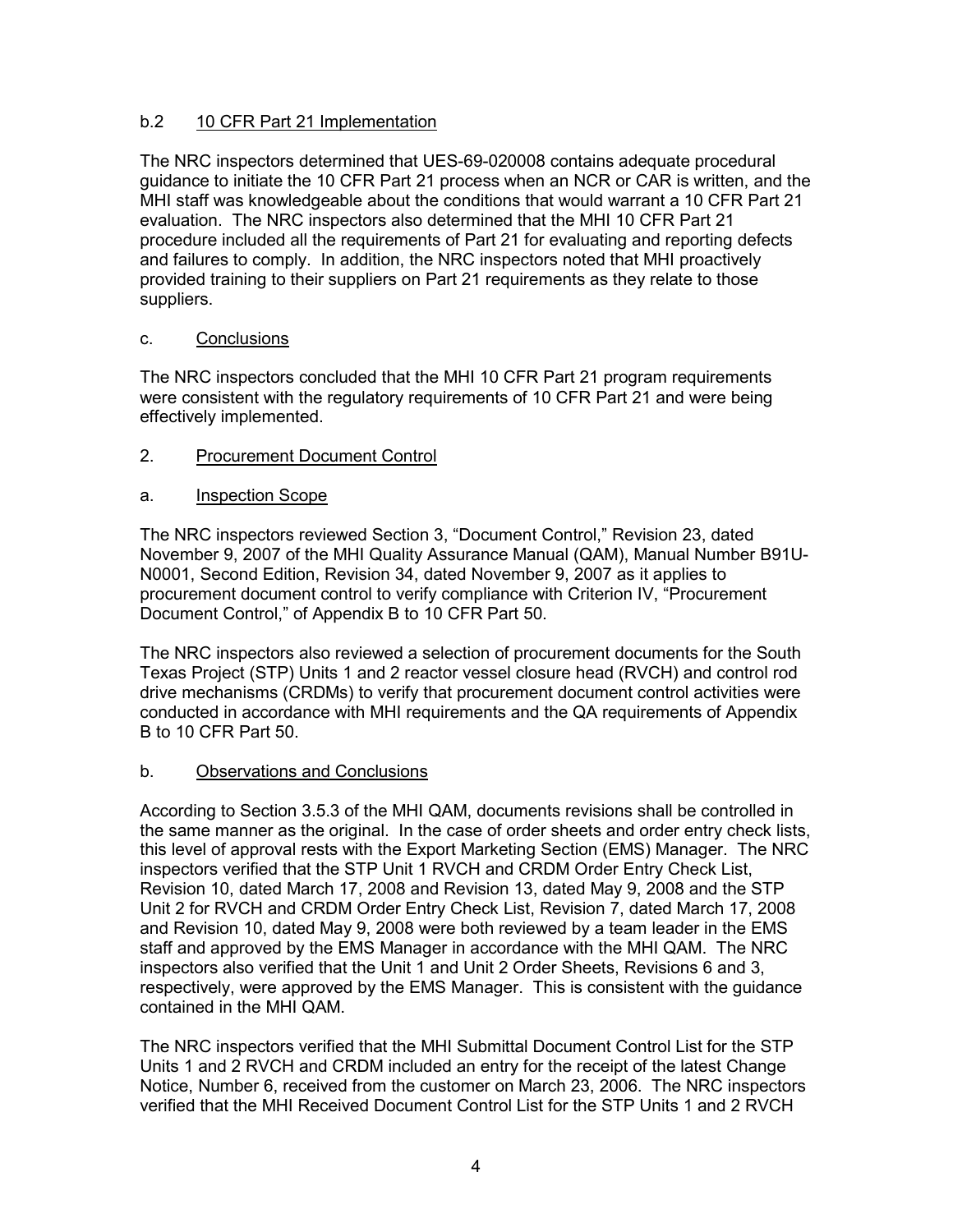and CRDM included an entry for the transmittal of MHI's acknowledgement of the latest Change Notice, Number 6, received from the customer on March 23, 2006. The acknowledgement transmittal was completed on March 24, 2006.

For purchase specifications, the team verified that the quality requirements of MHI and the customer were imposed on the vendor through purchase specifications and quality plans. Section 4 of the MHI QAM requires specific information to be contained in the purchase specification and requires a review of the purchase specification, including changes thereto, by Quality Control (QC) and all other relevant sections. This review is documented on the "Review Request" and is performed to ensure that all requirements of the ASME Code and contract are specified in the purchase specification. The NRC inspectors verified, through an examination of the Review Request, Request Number SO-KAR-05-001, for the San Onofre Nuclear Generating Station (SONGS) Units 2 and 3 Channel Head Purchase Specification, Spec. No. L5-04FZ012, Revision 2, that a review was completed by the Purchase Quality Control Section (PQCS) on January 14, 2005 and by Nuclear Pressure Vessel, Core Internal & Piping Section (NPVPS) on January 13, 2005.

The NRC inspectors verified that Purchase Specification L5-04FZ012, Revision 2, for the purchase of SONGS channel heads and Purchase Specification L5-01EM401, Revision 2, for the purchase of STP replacement closure heads both contained the appropriate requirements for compliance with Appendix B to 10 CFR Part 50, 10 CFR Part 21, and the applicable sections of ASME Code Section III. The purchase specifications also contained the necessary technical requirements and document retention requirements.

## c. Conclusions

The NRC inspectors concluded that MHI's policies and procedures for procurement document control comply with the quality assurance requirements of Criterion IV of Appendix B to 10 CFR Part 50 and that MHI personnel were implementing these policies and procedures effectively.

Based on the review activities above, the NRC inspectors concluded that MHI has adequate procedures for the approval, control, and distribution of procurement documents and subsequent changes and that the MHI staff had properly implemented these requirements.

## 3. Order Entry

## a. Inspection Scope

The NRC inspectors reviewed MHI's QAM and implementing policies and procedures governing order entry to verify compliance with the requirements of Criterion III, "Design Control" of Appendix B to 10 CFR Part 50. The NRC inspectors used the following procedures, documents, and records to conduct their review of MHI's order entry program and its implementation:

- MHI Quality Assurance Manual Section 1, "Order Entry and Design Control," Revision 28, dated November 9, 2007
- Order entry documents for the STP Unit 1 RVCH and CRDMs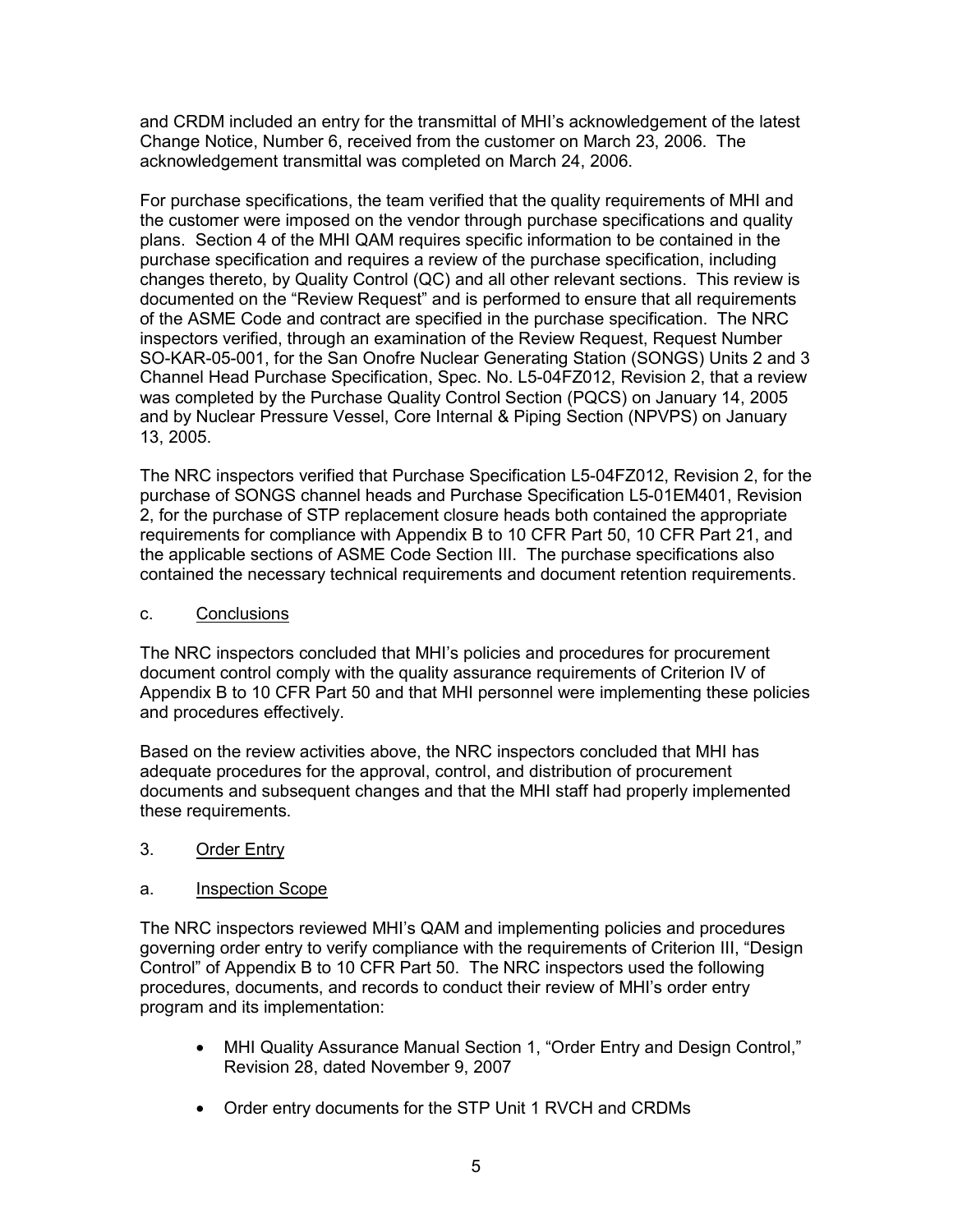## b. Observations and findings

QAM Section 1 describes MHI's process for receiving customer orders and initiating all required activities to fulfill the applicable ASME Code and contract requirements. QAM Section 1 also provides requirements for establishing a system to control the design process, interfaces, and design changes. Once an order is received, the EMS completes two documents: an order sheet and an order entry checklist. The order sheet identifies the responsible design section, item ordered, delivery date, and scope of work. The order entry checklist provides references for the inquiry, contract, and review documents that describe the order and establishes a list of the concerned sections within the MHI organization. When any change to the checklist occurs, the affected sections identified in the checklist are notified. An order entry control log tracks revisions to the checklist and order sheet.

The EMS manager uses document control lists to track all documents received from and transmitted to the customer; once the contract is obtained, this responsibility is assigned to a project manager and new received and submittal logs are started within the appropriate design section.

The NRC inspectors evaluated MHI's implementation of these measures for the STP Units 1 and 2 RVCH and CRDM (Order No. 25645xx and 25646xx, respectively). The "xx" denotes specific work tasks, i.e. "01 for RVCH work, "11" for CRDM work, and "13" for CRDM dry stepping testing). The NRC inspectors verified that the order entry control log listed each change submitted by the customer and identified the date and method of MHI's response (letter, email, etc.).

The NRC inspectors verified the correct processing of two customer change requests and verified that the change orders were appropriately implemented in the order documents. The NRC inspectors also verified, for a sample of change orders, that all of the concerned MHI department sections identified on the order entry checklist were notified of the change order.

## c. Conclusions

The NRC inspectors concluded that the MHI policies and procedures for order entry were consistent with the requirements of Criterion III of Appendix B to 10 CFR Part 50. The NRC inspectors also concluded based on the records reviewed, that MHI personnel were implementing these policies and procedures effectively.

## 4. Control of Purchased Material, Equipment, and Services

## a. Inspection Scope

The NRC inspectors reviewed MHI QA policies and procedures for the control of purchased material, equipment, and services to verify compliance with the quality assurance requirements of Criterion VII, "Control of Purchased Material, Equipment, and Services," of Appendix B to 10 CFR Part 50. Specifically, the NRC inspectors reviewed Section 4 of the MHI QAM, "Procurement Control," Revision 32, dated November 9, 2007. The NRC inspectors also reviewed lower tier guidance for the conduct of vendor audits and surveys, as found in the following procedures: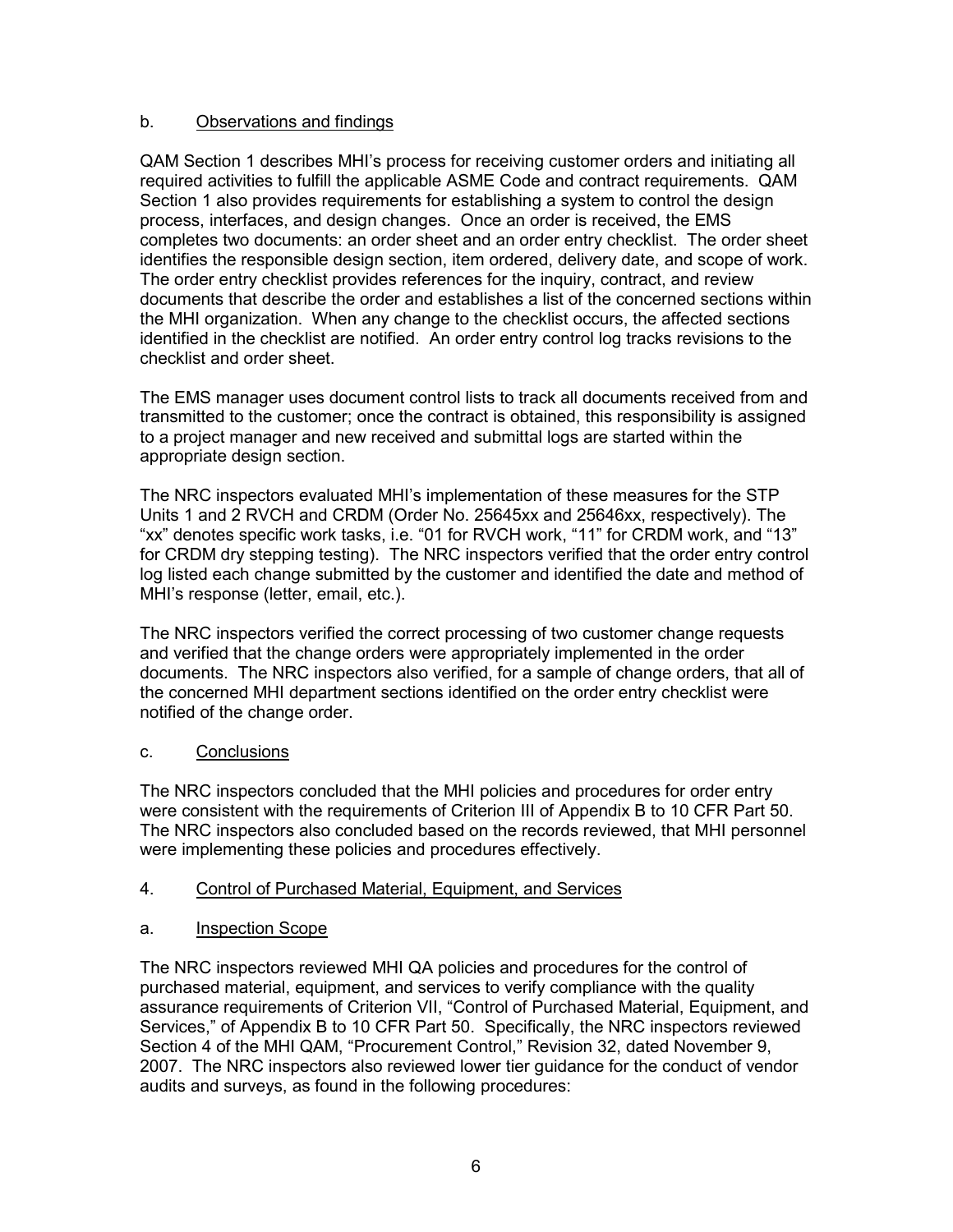- Quality Assurance Department Standard BU91-53, " Audit Guideline," Revision 0, dated December 18, 2007
- Purchase Quality Control Section Standard BUH94-06, "Vendor Evaluation Procedure," Revision 9, dated December 11, 2007 (applicable to audits of material and equipment suppliers for nuclear export jobs )

The NRC inspectors reviewed a sample of reports from surveillances that MHI conducted of its suppliers to verify the quality of the material, equipment, and services they supply. The surveillances included audit reports, survey reports, performance assessment reports, and corrective action plan follow-up reports, as applicable, for Japan Steel Works (JSW), Hitachi Metals, Ltd., Sumitomo Metal Industries, Ltd., Kobe Steel, Ltd. Welding Company, and Yokogawa Manufacturing Corporation.

The NRC inspectors reviewed MHI's list of approved vendors, "Qualified Vendor List for ASME Code Job," Revision 33, dated February 23, 2006 to verify that vendors listed within were qualified according to MHI specifications and the list was maintained up-todate.

The NRC inspectors reviewed lower tier guidance for the development of purchase specifications, as found in the following procedures:

- Section Standard BKC40-N01E, "Procedure for Preparation of Metallic Material Purchase Specification," Revision 1, dated April 10, 1998, and issued by the Core Internal Designing Section (CIDS). This section standard was used to write the purchase specification for the procurement of forgings for CRDM rod travel housings from Hitachi Metals.
- Section Standard BKB40-N01E, "Procedure for Preparation of Metallic Material Purchase Specification," Revision 3, dated April 6, 2001, and issued by the Component Design Section (CDS). This section standard was used to write the purchase specification for the procurement of forgings procured for the STP Units 1 and 2 replacement closure heads from Hitachi Metals.
- Section Standard BKA40-N01, "Procedure for Preparation of Purchase Specification," Revision 0, dated April 15, 1996, and issued by the Steam Generator Designing Section (SGDS). This section standard was used to write the purchase specification for the procurement of four channel heads from Japan Steel Works.

The NRC inspectors reviewed Purchase Quality Control Section Standard BUH94-49, "Source and Receiving Inspection Procedure for Material," Revision 4, dated May 16, 2008 and Section 4 of the MHI QAM to verify that MHI uses receiving inspections to verify that the attributes of purchased items align with procurement documents and that appropriate methods are used to accept basic components from suppliers. The NRC inspectors also reviewed MHI QAM Section 10, "Control of Examination, Test and Inspection," Revision 20 dated November 9, 2007, as it pertains to source and receiving inspections.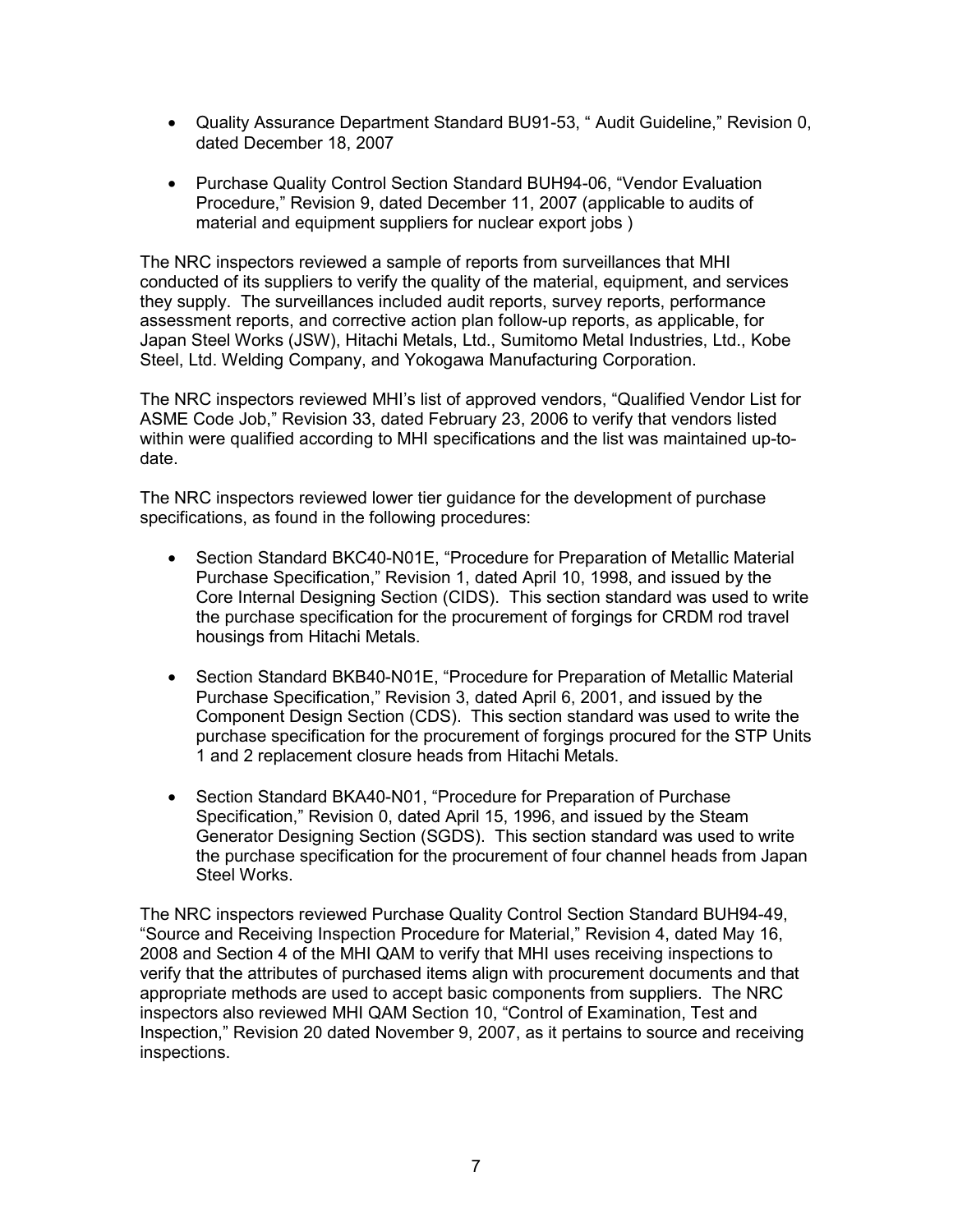In addition, the NRC inspectors evaluated MHI's procurement packages, including the customer certified design and purchase specifications, for the following items: forgings for the STP Replacement RVCH and channel head forgings for SONGS Unit 3 replacement steam generators (RSGs). The NRC inspectors also reviewed a sample of source and receipt inspection packages, including applicable validation documents (Certificates of Conformance (CoCs), Certified Material Test Reports (CMTRs), etc), for the following: the CRDM Latch Housing for the STP Unit 1 RVCH Project, the Replacement RVCH forging for STP Unit 1, and the SONGS Unit 3 RSG Channel Head.

### b. Observations and Findings

## b1. Policies and Procedures for Vendor Qualification

Section 4 of the MHI QAM describes the process MHI employs for the qualification and evaluation of vendors. ASME Accredited Material Organizations or N type Certificate Holders can be qualified though a verification of the validity of their Quality System Certificate (QSC) and the scope of their work. Other vendors must be qualified via a vendor survey.

According to Section 4 of the QAM, material organizations with QSCs or N/NPT Certificates, while not required to be evaluated by the ASME Code, are surveyed by MHI triennially and evaluated annually. Material organizations without QSCs or N/NPT Certificates are required to be surveyed triennially and audited annually. Vendors who perform ASME Code activities but are not material organizations are surveyed triennially and evaluated annually when an ASME Code activity is ongoing, and vendors for non-Code activities are surveyed triennially and evaluated annually. Annual evaluations may be completed through audits or via a review of vendor-furnished documents, results of previous source and receiving inspections, and/or the results of audits performed by other parties.

Department Standard BU91-53 provides general guidance for the conduct of both internal audits and vendor audits. The standard sets forth the minimum requirements for audit plans, reports, and audit conduct and requires that audit plans be prepared prior to each audit and include an audit checklist to be used for the audit. Reports must be written within 30 days of audit completion and include the following information: background information, conformance of vendor to applicable QA standards and QA requirements of MHI Kobe, adequacy of implementation, and recommendation regarding qualification.

Section Standard BUH 94-06 provides further detail on MHI policies for evaluating the quality control capability of vendors supplying material and equipment. The standard includes templates for the "Checklist for Vendor's Quality Assurance Program" used to identify audit/survey criteria and the "Questionnaire for Performance Assessment" used as a tool for gathering information from vendors for annual evaluations. The questionnaire asks whether, within the past year, the vendor's QAM has changed, if any 10 CFR Part 21 reportable instances have occurred, and what guidance is used for the qualification of NDE personnel. The questionnaire also asks the vendor to list major manufacturing experience completed in the past year in accordance with its QAM and to share the results of audits from other sources.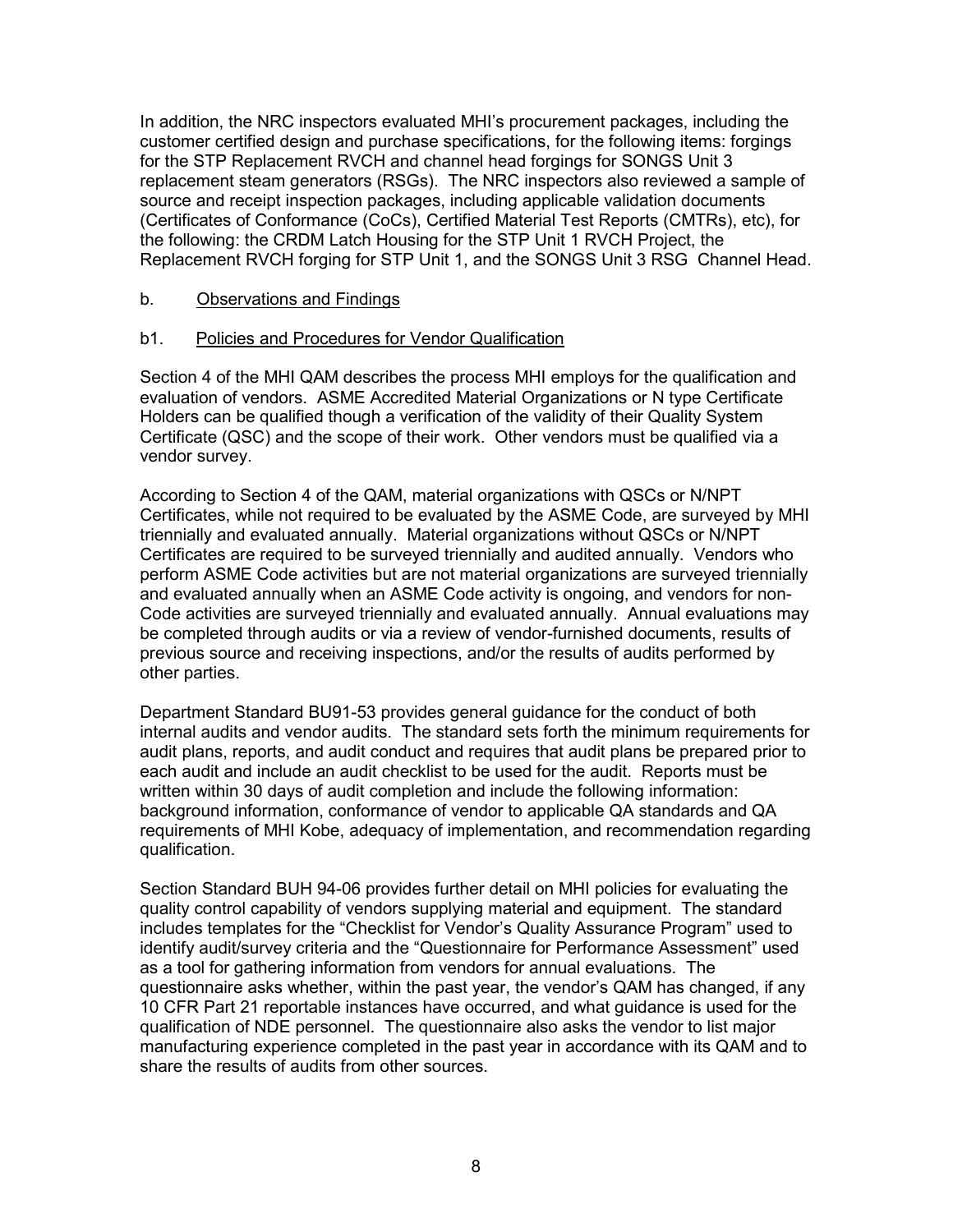### b2. Review of Vendor Survey Reports

The NRC inspectors selected a sample of vendors from MHI's qualified vendor list (QVL) for review of vendor evaluations, including 1) survey reports for renewal of qualification, 2) annual audit reports, 3) audit reports related to corrective action evaluation, 4) corrective action plan follow-up reports, and 5) performance assessment reports written to document MHI's evaluation of performance assessment questionnaires submitted by vendors in support of annual evaluations. The NRC inspectors verified that the evaluations had been performed in accordance with procedural guidance and provided adequate oversight for items and materials procured by MHI. The vendors reviewed included: Japan Steel Works, Ltd. Muroran Plant for forgings; Hitachi Metals, Ltd. Yasugi Works for forgings; Sumitomo Metal Industries, Ltd. Steel Tube Works for steam generator tubes; Kobe Steel, Ltd. Welding Company Ibaraki Plant for welding materials (for both ASME Code and non-Code activities); and Yokogawa Manufacturing Corporation for calibration services.

The audit and survey reports sampled consisted of single and multi-day surveys with documented objective evidence including references, personnel training and qualification status, inspector observations, test and special process specifications and results, adequacy of procedural controls, and other relevant documentation to support the inspector's conclusions. The NRC inspectors observed that, through the use of a detailed survey and audit check sheet to guide vendor evaluations, MHI was able to adequately evaluate their suppliers' controls for and implementation of Appendix B to 10 CFR Part 50, 10 CFR Part 21, and ASME Section III requirements, as applicable.

For audits and surveys resulting in findings, the NRC inspectors verified that the vendor had established a plan for corrective action, that corrective action had been completed, and that MHI had reviewed and approved the planned corrective action and verified its satisfactory completion. This information was documented on the MHI document "Corrective Action Plan Follow-up Report."

### b3. Maintenance of the Qualified Vendor's List

According to QAM Section 4, the Nuclear Plant Quality Assurance Section (NPQAS) has the responsibility for preparing, approving, and distributing the QVL and any revisions thereto. In addition, a review by the Quality Assurance Engineer (QAE) is required prior to final document approval. MHI is informed of changes to their supplier's QAMs through procurement requirements imposed on the suppliers on their certificate of qualification as an approved vendor. Prior to issuing a QAM revision, approved vendors are required to send a copy to MHI for review and approval, after which MHI updates the QVL with the latest revision number and date.

The NRC inspectors observed that MHI was effectively imposing these requirements on its suppliers and maintaining its QVL up-to-date by verifying that an MHI review had been conducted on the following vendor QAM revisions and that these revisions were incorporated into the QVL:

• "Checklist for Vendor's Quality System Program," Document No. UHW-69- 08N014, documents Sumitomo Metal Industries' submittal of Revision 35 to their QA manual, QA 3700, dated January 10, 2008. The QVL was updated to reflect this change in Revision 28, dated March 14, 2008.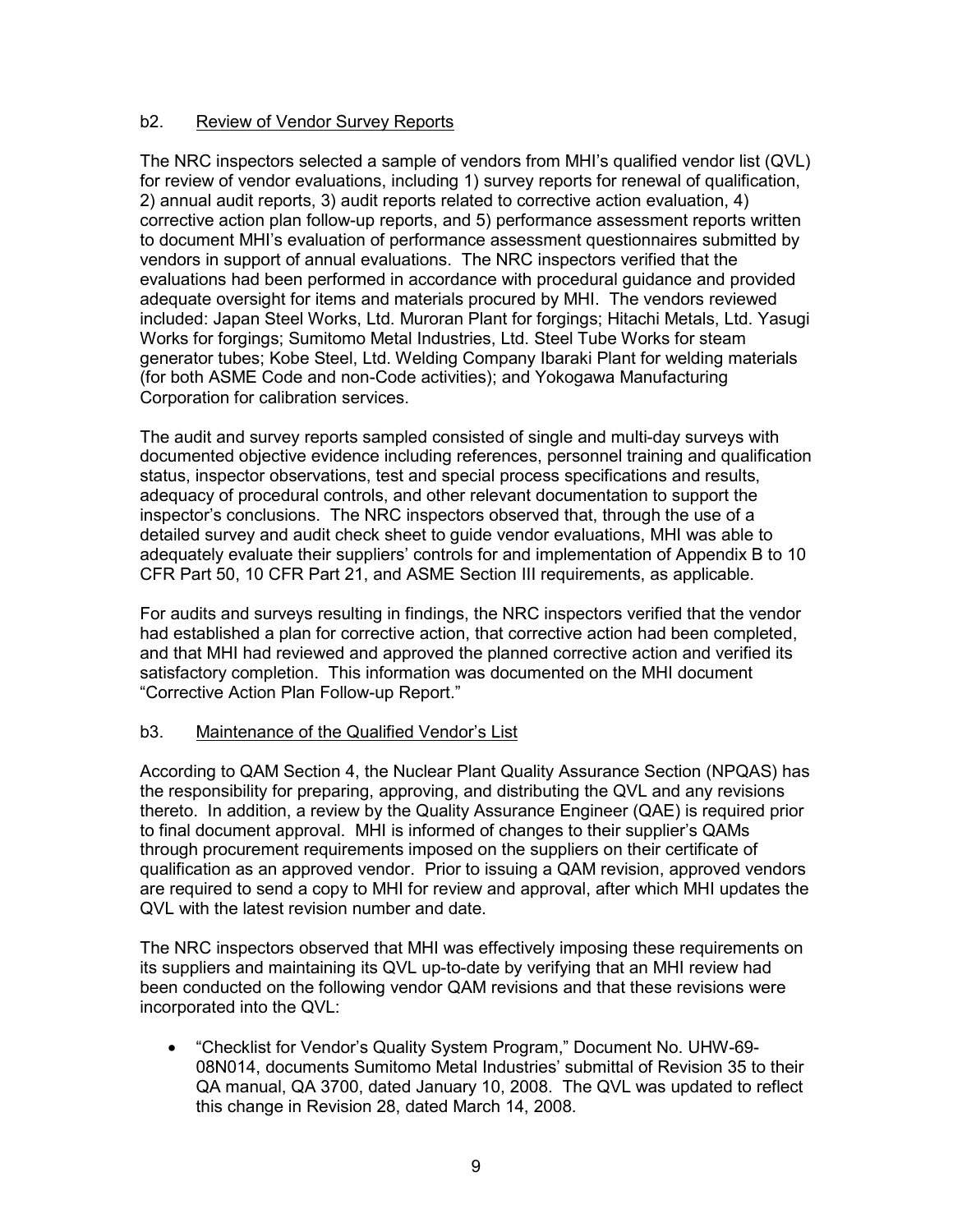- "Checklist for Vendor's Quality System Program," Document No. UHW-69- 08N019, documents Hitachi Metal's submittal of Revision 4 to their QA manual, QA 36, dated March 11, 2008. The QVL was updated to reflect this change in Revision 29, dated March 26, 2008.
- "Checklist for Vendor's Quality System Program," Document No. UHW-69- 08N015, documents Japan Casting and Forging Corporation's submittal of Revision 31 to their QA manual, QA-03, dated April 1, 2008. The QVL was updated to reflect this change in Revision 30, dated April 9, 2008.

#### b4. Preparation of Purchase Specifications

MHI Section Procedures BKA40-N01, BKB40-N01E, and BKC40-N01E provide specific requirements for the preparation of purchase specifications. The procedures contain similar guidance for purchase specification content, such as requiring the ASME Code class, component type, scope of work, technical requirements, QA program requirements, and requirements for reporting and approving the disposition of nonconformances. The NRC inspectors determined that these procedures provided sufficient guidance to ensure that the necessary technical, quality, and administrative requirements were translated from the certified customer design to the purchase specification.

The NRC inspectors verified that a sample of the requirements identified in Purchase Specification L5-01EM401, Revision 2, for the purchase of closure head forgings from JSW were in compliance with the requirements specified in Westinghouse Design Specification 419A68, Revision 3, "STPNOC Unit 1 Replacement Reactor Vessel Closure Head." The requirements verified included the specific Charpy V-notch test requirements, chemical analysis requirements and acceptance criteria, heat treatment specifications, and visual inspection requirements.

The NRC inspectors also verified that nondestructive examination requirements were properly translated from Southern California Edison SONGS 2/3 Steam Generator Design Specification S023-617-01, Revision 3, to SONGS Unit 3 Replacement Channel Head Forging Purchase Specification L5-04FZ012, Revision 2.

### b5. Source and Receiving Inspections

Section 4.3.10 of the MHI QAM requires the QAE or quality control inspector (QCI) to perform source inspections at the vendor as required by the purchase specification and directs the QAE to complete the "Material Inspection Check List." The Material Inspection Check List contains the following: 1) verification that the CMTR aligns with purchase order specifications; 2) verification that the material was produced to the material organization's ASME Quality System Program or a QSP approved by MHI Kobe; 3) characteristics that are required to be verified; 4) the date and signature or stamp of MHI's representative indicating acceptability of the source and receiving inspections; and 5) the date of the inspection and signature or stamp of the authorized nuclear inspector (ANI). The MHI QAM also requires a receipt inspection that includes, as a minimum, verification of item dimensions, visual inspection for damage and cleanliness, and verification of material identification. These activities are performed in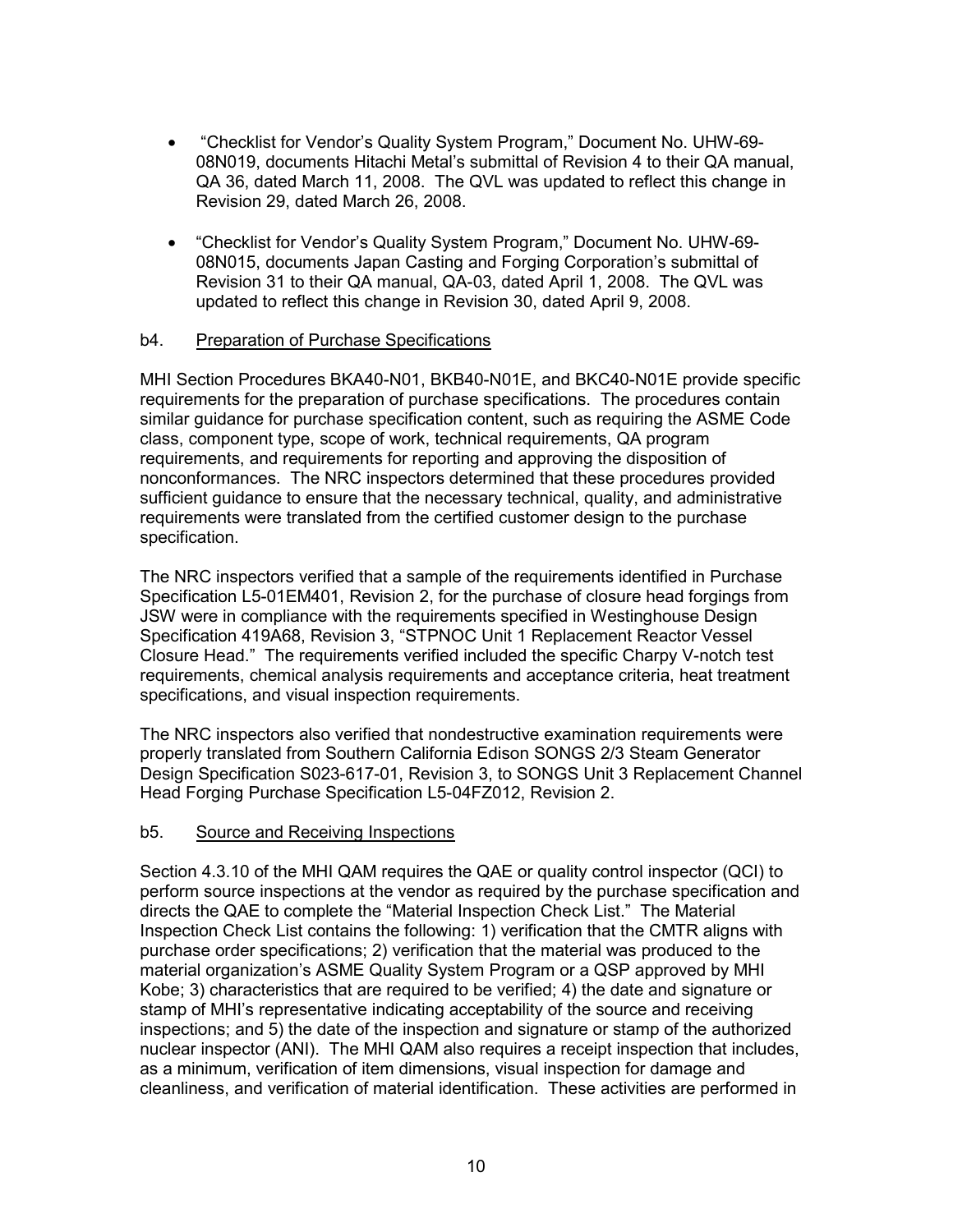accordance with MHI QAM Section 10, "Control of Examination, Test and Inspection," Revision 20 dated November 9, 2007.

The NRC inspectors determined that MHI used appropriate methods to accept basic components from its suppliers through a review of Material Inspection Check List Number UHA-STP1-005-02b for the CRDM latch housing for the STP RVH Project, UHA-STP1-014-01A for the Replacement RVCH forging for STP Unit 1, and UHA-SONGS3-024-01a for a SONGS Unit 3 RSG Channel Head. For each of these items, MHI completed a source inspection including, at least, a mechanical test, ultrasonic test, dimensional test, visual inspection, and ID number. The check list also included a verification of the CMTR contents for these packages and the results of MHI's receiving inspection, which verified objective evidence of purchased items (item appearance, freedom from damage, cleanliness, ID number, quantity, and dimension).

### c. Conclusions

The NRC inspectors concluded that the MHI policies and procedures for procurement control were consistent with the quality assurance requirements of Criterion VII of Appendix B to 10 CFR Part 50 and that MHI personnel were implementing these policies and procedures effectively.

The NRC inspectors concluded, based on the records reviewed, that MHI performs periodic audits and evaluations of its suppliers, that the reports for these activities contain sufficient objective evidence to support the (re)qualification of the vendors by MHI, and that MHI maintains an up-to-date list of its qualified vendors. The NRC inspectors also concluded that the requirements set forth in customer design documents were effectively translated into purchase specifications and that purchase specification requirements were successfully verified by MHI through source and receipt inspections and verification of CMTR requirements.

5. Control of Fabrication and Special Processes

## a. Inspection Scope

The NRC inspectors reviewed the MHI QAM, the project specific addenda to the QAM, and implementing policies and procedures that govern the control of fabrication and special processes at MHI. These documents included:

- Section 5, "Material Control," Section 6, "Control of Fabrication Processes," Section 8, "Control of Welding," Section 9, "Control of Heat Treatment," and Section 10, "Control of Examination, Test and inspection," of the MHI QAM, Second Edition, dated November 9, 2007
- Quality Assurance Program Manuals (Project Addenda) specific to the STP Replacement RVCH Project and the SONGS RSGs

The NRC inspectors also reviewed the applicable section standards and interfaced with personnel from CDS, SGDS, NPQAS, the Component Quality Control Section (CQCS), and the Nuclear Pressure Vessel, Core Internal, and Piping Shop (NPVCIPS).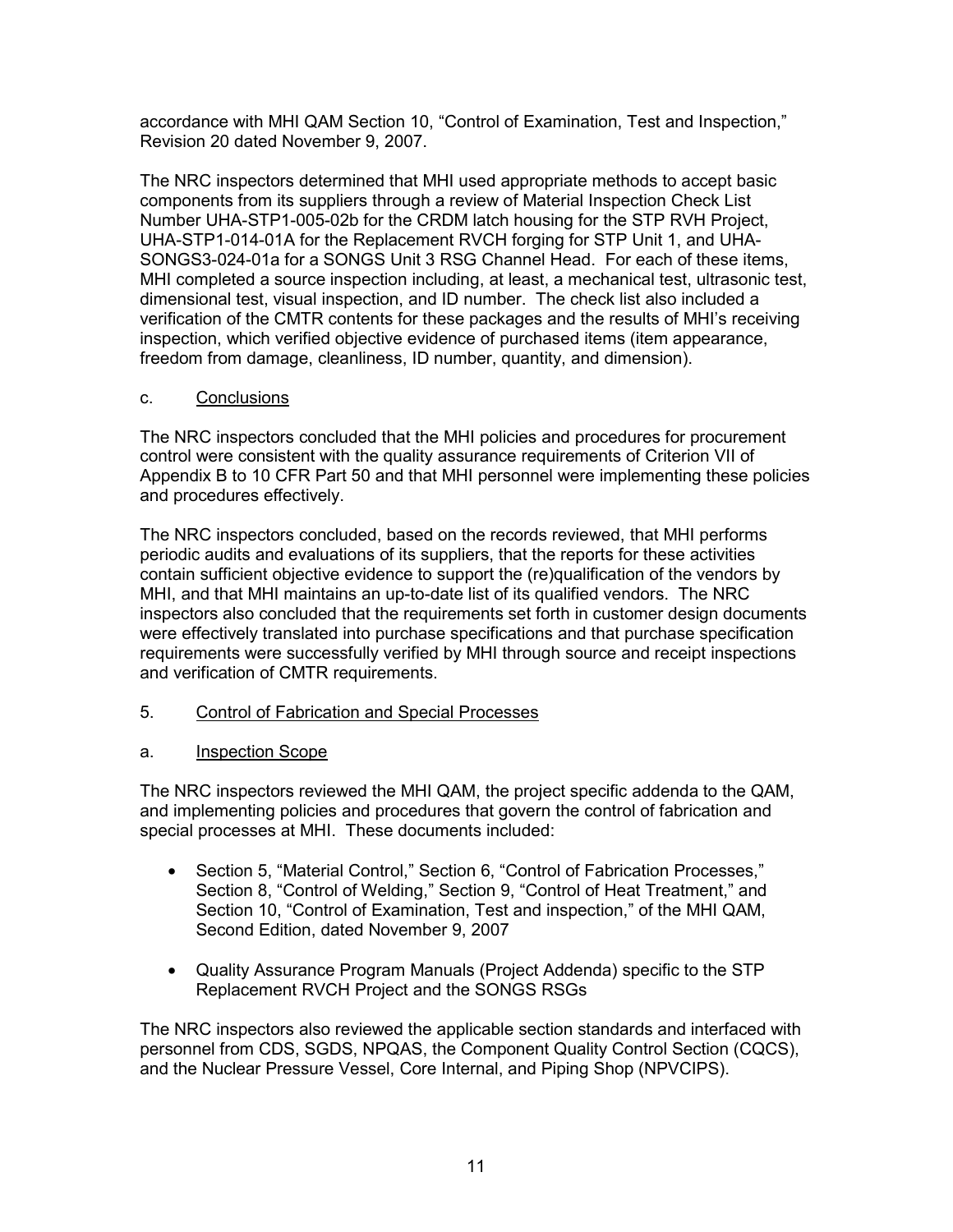The NRC inspectors evaluated ongoing activities such as welding, NDE, inspection, and testing for U.S. replacement components. These included STP Unit 1 Replacement RVCH and CRDM penetrations and the SONGS RSG Unit 2B and 3B channel heads. The NRC inspectors reviewed fabrication process sheet (FPS) operations related to an ultrasonic examination (UT) of the SONGS 3B channel head outlet nozzle weld and the liquid penetrant examination (PT) for the SONGS 2B weld joint between the pressure taps and the channel head.

The NRC inspectors reviewed inspection and testing activities for ongoing fabrication of U.S. replacement components. First, the NRC inspectors reviewed the testing documentation for the primary side hydrostatic test conducted for the SONGS Unit 2B RSG. This review included the FPS, inspector qualification records, the hydrostatic test procedure, and the final primary side hydrostatic test record that was completed in April 2008.

The NRC inspectors reviewed all the pertinent activities and documents that were generated to support these fabrication activities to verify compliance with the program requirements and adequate implementation of those requirements, as described below.

## b. Observations and Findings

## b.1 Policies and Procedures for the Control of Fabrication Processes

The specific QAM sections describe the fabrication, welding, NDE, test, inspection and material control processes for MHI. MHI QAM Section 5 describes the controls applied to assure traceability to material certifications and to prevent the incorrect use of items throughout manufacturing and assembly. QAM Section 6 describes the controls for fabrication, assembling and inspection processes of items to assure these processes are performed in a planned sequence using MHI procedures that meet ASME code and purchase order contract requirements. QAM Section 8 describes the controls of all welding operations to assure compliance with the requirements of Sections III and XI of the ASME code. QAM Section 10 describes the controls for examination, test, and inspection to assure compliance with ASME code and customer purchase order contract requirements.

The Quality Assurance Program Manuals (Project Addenda) for the STP Replacement RVCH Project and the SONGS RSGs provide contract-specific requirements for construction of Replacement RVCHs and CRDMs for STP Units 1 and 2 and RSGs for SONGS Unit 2 and 3.

## b.2 Review of Fabrication and Special Process Activities

After reviewing applicable QAM sections and individual section standard documents, the NRC inspectors verified specific manufacturing activities for the STP Unit 1 Replacement RVCH and CRDM penetrations and the SONGS Unit 2 and 3 RSG channel heads. The NRC inspectors determined that the MHI manufacturing process uses the FPS as the method for controlling shop activities. The FPS incorporates witness/hold points for the customer, ANI, and MHI QC and identifies the drawings, specifications, and procedures applicable to the manufacturing activity being performed. The FPS serves to provide shop personnel, including workers, inspectors, and examiners with applicable procedural information as well as operational sequence. The FPS is used as a traveler which also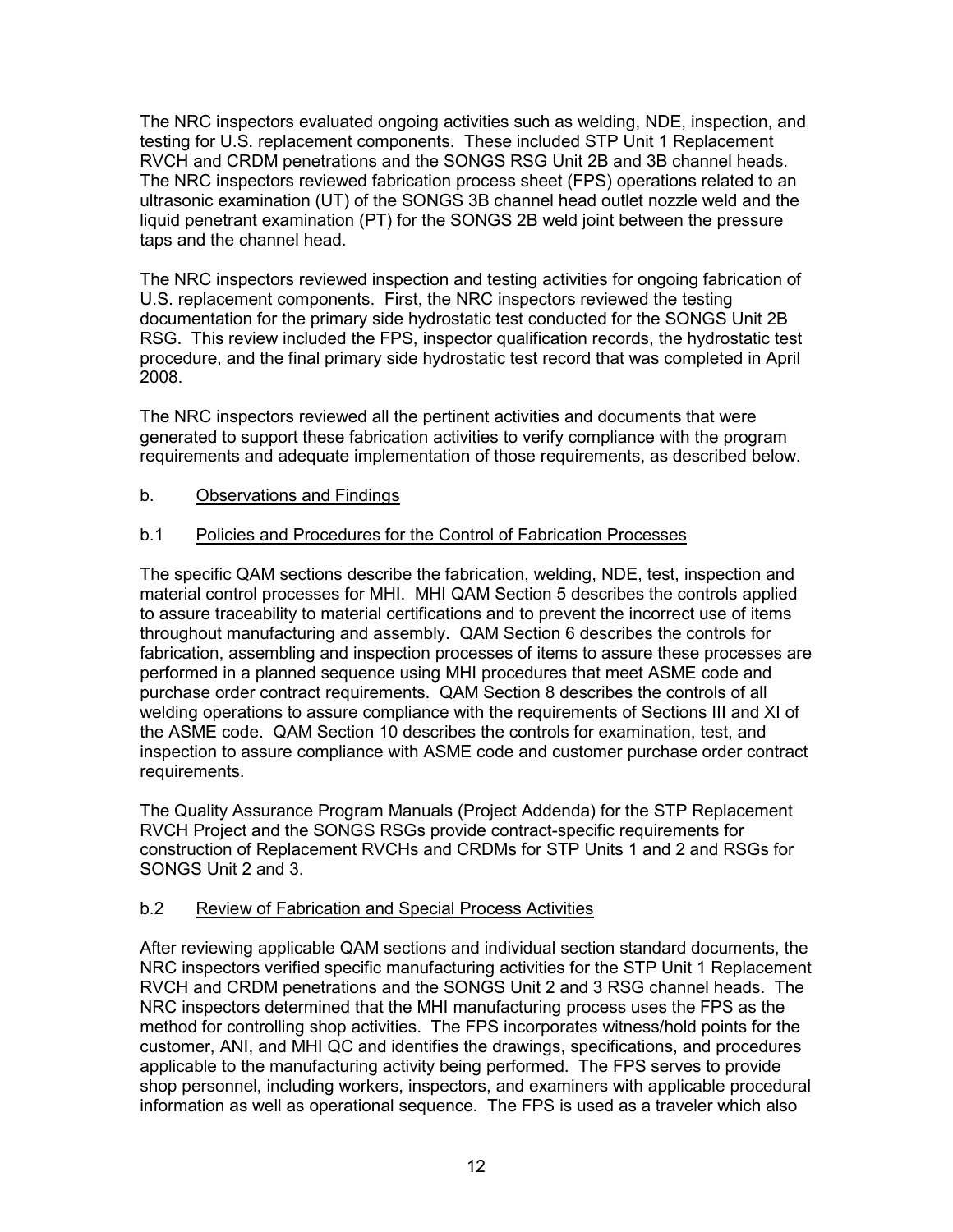has the function of a work instruction and check sheet for each operation performed. Finally, the FPS is used for the receipt of material, which includes receipt inspection.

The NRC inspectors determined through review of documents and interviews with personnel that the FPS is developed from applicable design documents and the prepared inspection plan. The initial preparation of the FPS begins with the manufacturing plan and the specific manufacturing process flow diagrams that identify and detail the entire manufacturing process for the specific component being fabricated. Thus, the FPS would include the specific manufacturing or special process activities such as welding, NDE, heat treatment, inspection or test that is to be performed for the specific component, including hold points and witness points for MHI QC, the customer and the ANI.

The NRC inspectors sampled various fabrication and special process activities to verify implementation of the MHI QAM and implementing processes and procedures for the components identified above. These activities included the following areas:

#### Welding

The NRC inspectors reviewed welding procedure specifications (WPSs), procedure qualification records (PQRs), welding records (WRs), and other welding process documents including welding material traceability for the cladding on the keyway and inner surfaces of the STP Unit 1 RVCH and the cladding of the inner surface of the SONGS Unit 3B RSG channel head. This review included sampling of specific operations identified on the FPS related to welding. The NRC inspectors also verified the qualifications of the welders and welding operators and traced the control of the welding material by heat number from receipt inspection all the way through the FPS welding operation. The NRC inspectors verified compliance with purchase and material specification requirements through a review of the welding CMTRs and verified completion of all required FPS QC, customer, and ANI witness or hold points.

#### Material Control

In accordance with MHI QAM Section 5, MHI personnel are required to control material in the shop to maintain traceability to the associated material certification documentation (including specification and heat numbers as a minimum). The NRC inspectors verified the implementation of these controls through a review of material control documentation for the welding material described above, for the STP Unit 2 CRDM head penetration material, and for weld material for the SONGS Unit 3B primary inlet nozzle tip. The material control documentation included purchase specification, material inspection checklist, receipt inspection reports, CMTRs and certificates of confirmation of tests (for chemical and physical tests) and the FPS.

In all cases, the NRC inspectors were able to verify that material traceability was clearly indicated to the heat number from initial receipt inspection at MHI completely through FPS shop fabrication activities and was indicated as required on all documents reviewed.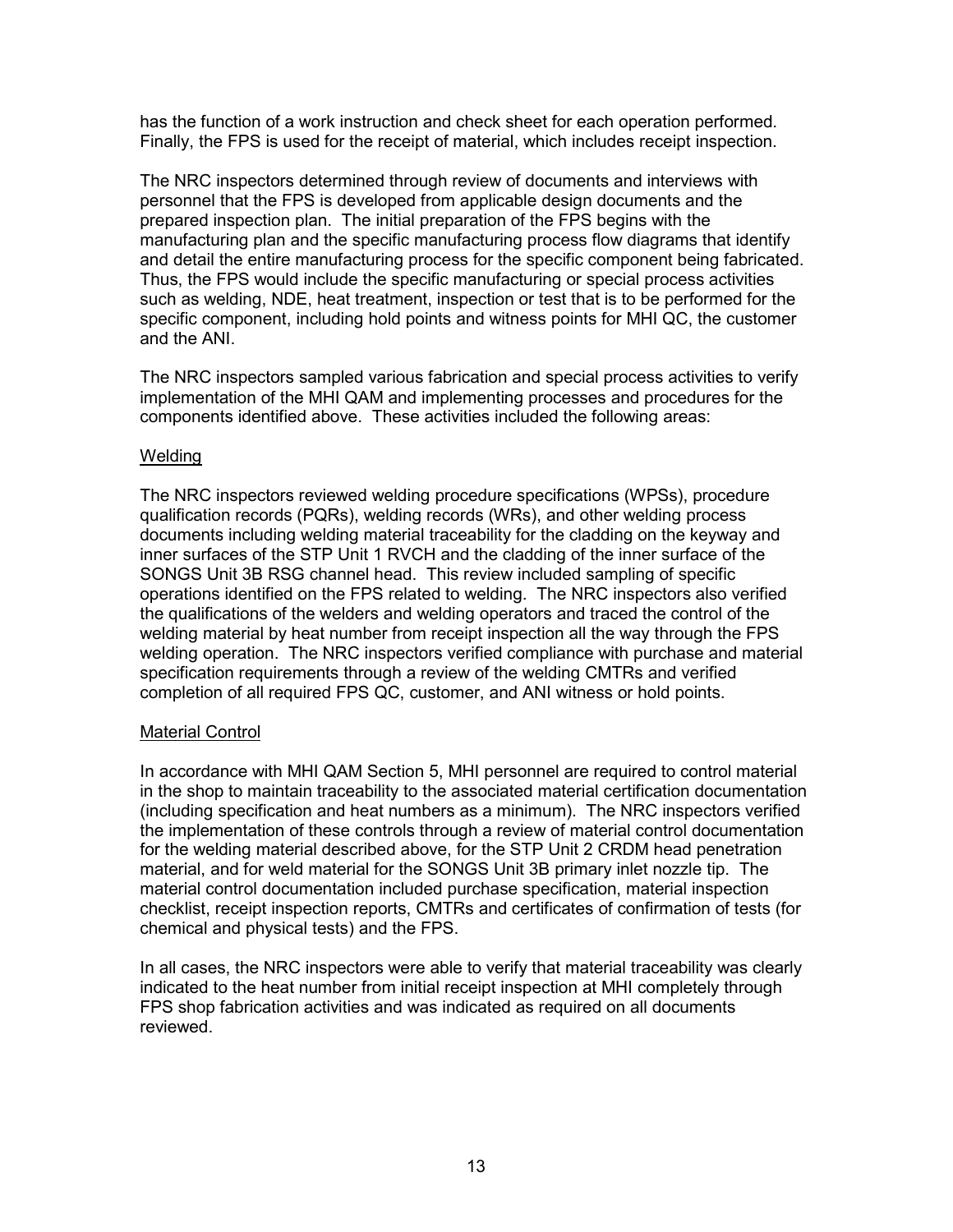#### Non-destructive examination (NDE)

Upon review of examination procedures, examiner qualification records, equipment calibration records, and the final documentation results of NDE activities for operations related to a UT of the SONGS 3B channel head outlet nozzle weld and the PT for the SONGS 2B weld joint between the pressure taps and the channel head, the NRC inspectors found that an NCR was issued by MHI QC to document indications identified during the UT for the 3B channel head. The NRC inspectors evaluated the disposition of the NCR and reviewed the corrective actions taken to remove the indication by grinding, PT of the removal area, rework the weld, machining the outlet nozzle for final configuration, final post weld heat treatment, and final UT of the reworked area. The NRC inspectors determined that all NDE activities were performed using established procedures meeting ASME Code requirements and performed by personnel qualified in accordance with MHI procedures.

The NRC inspectors observed the MHI ANI from Hartford Steam Boiler (HSB) Global perform his witness/hold point inspection activities for the SONGS RSG 2B PT examination of the weld joint and found that the activities were performed and documented as required on the FPS.

#### Inspection and Testing

Upon review of the testing documentation for the primary side hydrostatic test conducted for the SONGS Unit 2B RSG, the NRC inspectors concluded that all test results were within the documented test parameters and were witnessed and signed by the ANI, the customer, and the MHI QC inspectors. This verification was accomplished through examination of the FPS, inspector qualification records, the hydrostatic test procedure, and the final primary side hydrostatic test record.

The NRC inspectors also witnessed the SONGS Unit 2B RSG fit up inspection for the weld joint between the channel head and the nozzle tip. The NRC inspectors concluded that all results for inspection activities were acceptable and conducted in compliance with MHI QAM and fabrication process requirements. In addition to witnessing the fit up inspection, the NRC inspectors' conclusions are based on the review of:

- 1. the FPS,
- 2. inspector qualification documentation,
- 3. inspection tools and measuring and test equipment (M&TE) verification report (calibration records),
- 4. the fabrication drawing for the channel head,
- 5. the fit-up inspection procedure, and
- 6. the final fit-up inspection record that was signed by the customer (SONGS) and the ANI to document that they had witnessed this activity,

### c. Conclusions

The NRC inspectors concluded that overall, MHI has established appropriate and effective means to control fabrication activities and special processes such as welding, NDE, inspection, test, and material control for supply of replacement RVCHs and associated CDRMs and RSGs.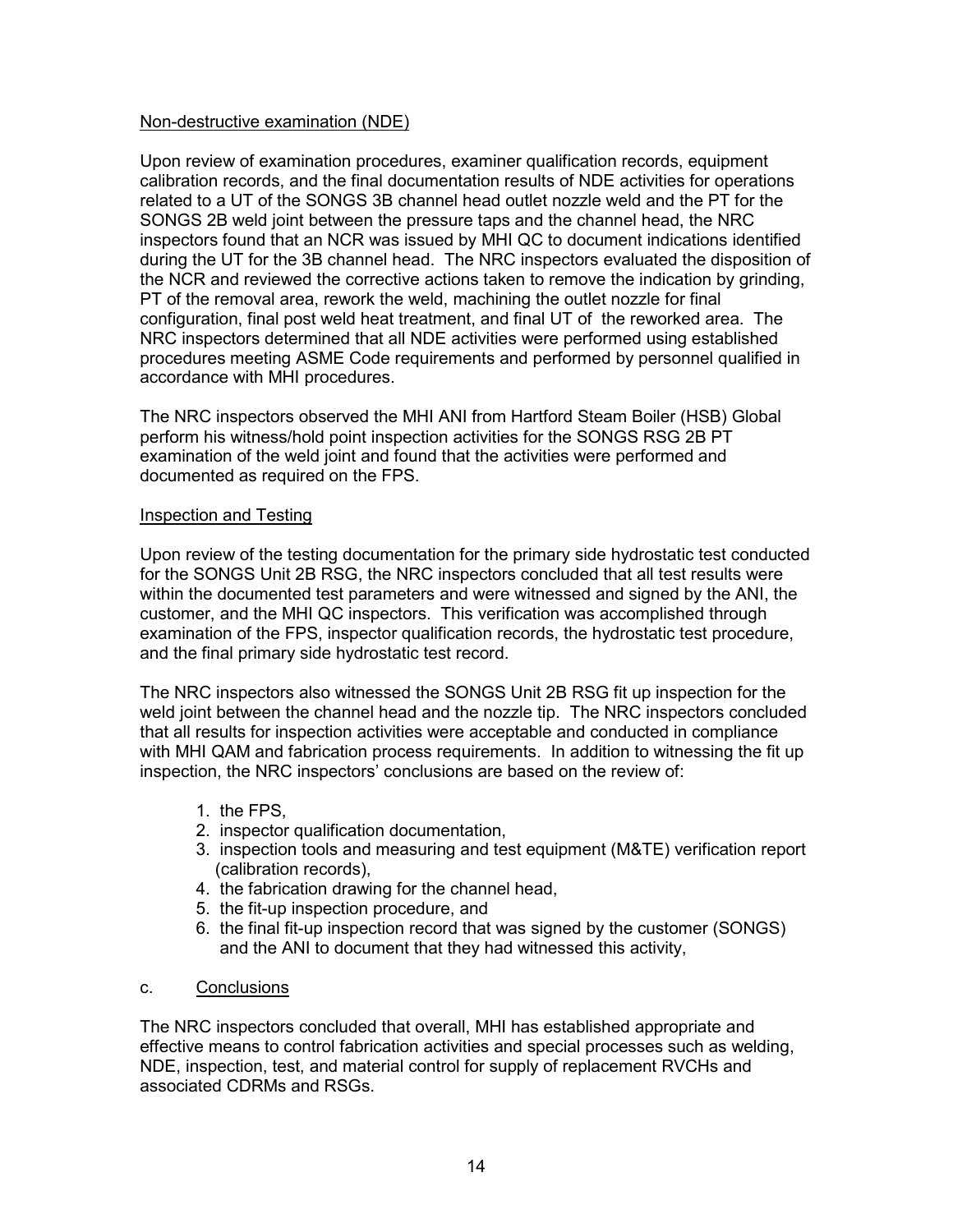Based on a limited review of MHI documentation, direct observations of fabrication, test, and inspection activities, and interviews with MHI personnel, the NRC inspectors determined that the MHI QAM and associated fabrication and special process procedures were being effectively implemented by qualified personnel, using qualified equipment and processes.

## 6. Nonconforming Materials, Parts, or Components and Corrective Actions

### a. Inspection Scope

The NRC inspectors reviewed Section 16, "Control of Nonconforming Items and Activities," and Section 18, "Corrective Action, Preventive Action and Lessons Learned," of the MHI QAM, Second Edition, dated November 9, 2007, which describe the nonconformance and corrective action processes for MHI. The NRC inspectors also reviewed the project specific addenda to the QAM and implementing policies and procedures that govern the control of nonconformances and corrective actions to verify compliance with Criterion XV, "Nonconforming Materials, Part, or Components," and Criterion XVI, "Corrective Action," of Appendix B to 10 CFR Part 50. The procedures reviewed included MHI document BU91-51(2), "Over Sea Project Job, Guide Line for Implementation on NCR/CAR," dated February 27, 2008.

The NRC inspectors reviewed the departmental logs of NCRs for all issues associated with the five projects for U.S. utilities and sampled several NCRs concerning unacceptable indications on components being manufactured, suppliers who furnished materials for the manufacture of U.S. components, and damage to locking plates of vane jacking devices and vanes, and displaced bolts. The NRC inspectors also reviewed a sample of corrective actions associated with the departmental logs of CARs for the U.S. components being manufactured at MHI and additional corrective actions identified as a result of internal MHI audits to verify compliance with the program requirements and adequate implementation of those requirements.

### b. Observations and Findings

### b.1 Policies and Procedures for the Control of Nonconformances and Corrective Action

Section 16 of the MHI QAM describes the process for identifying, documenting, segregating, evaluating, and handling nonconformances and describes the process for notifying affected organizations and customers. Section 18 of the MHI QAM describes the process and elements to be considered in the identification and resolution of significant conditions adverse to quality.

BU91-51(2) defines the MHI employee responsibilities and applicable procedures for handling nonconformances in supplies and services for nuclear facilities. The procedure describes the process for identifying, evaluating, reporting, and correcting nonconformances. The procedure contains multiple process flow diagrams and sample reporting forms that further describe and govern the nonconformance and corrective action processes.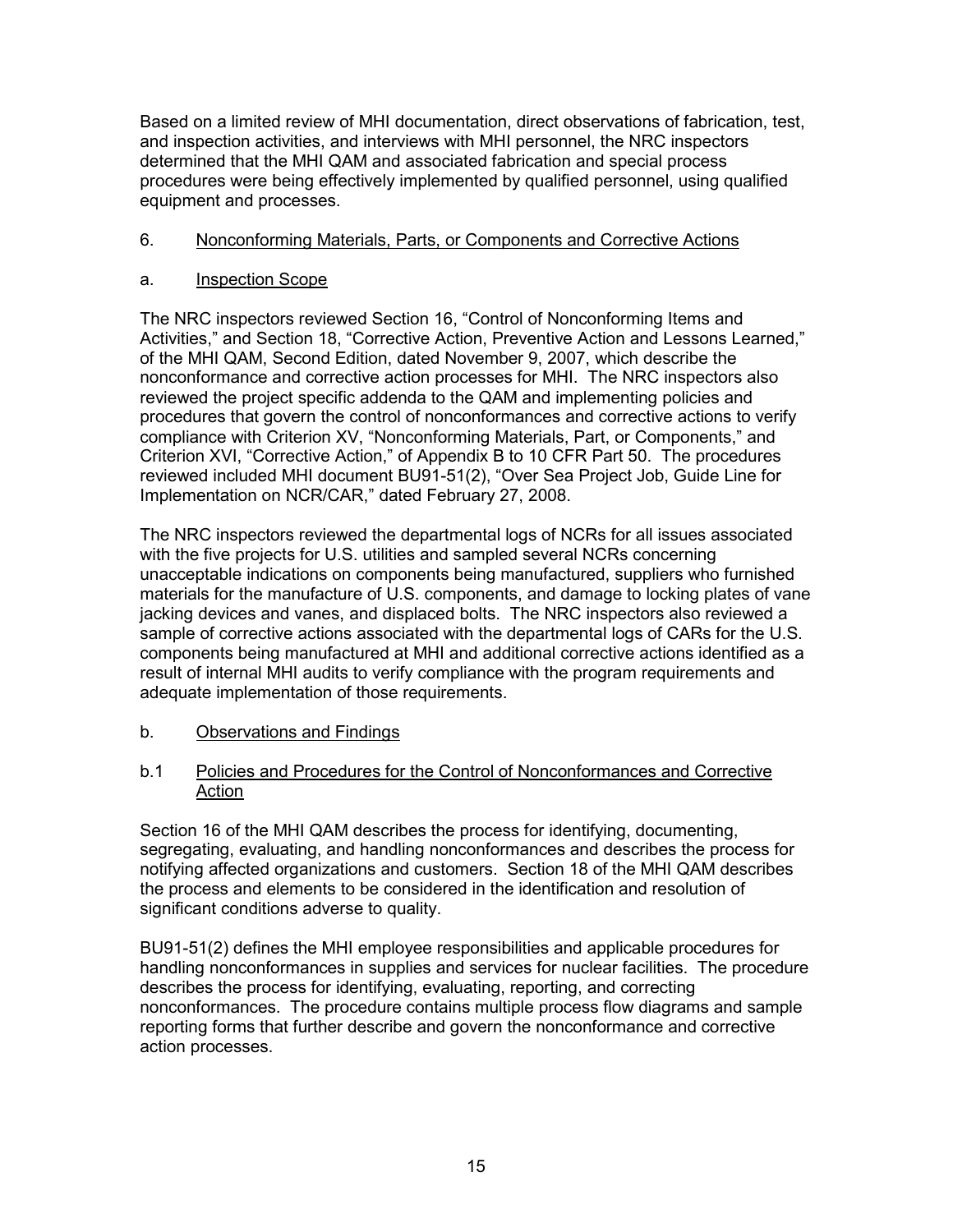## b.2 Review of Nonconformance Reports

The MHI process for identifying and documenting nonconformances is implemented via NCRs in accordance with Figure 1, "Handling Flowchart of Nonconformances," in BU91- 51(2). Based on their review of the departmental logs of NCRs and a sample of NCRs, the NRC inspectors observed that each NCR contains a detailed description of the concern and at least one proposed corrective action associated with the identified deficiency. The NRC inspectors verified that the NCRs included the appropriate review and signoff and, when applicable, verified that each corrective action was assigned to a lead organization responsible for its completion.

In addition, the NRC inspectors discussed the nonconformance process with MHI including trend analyses performed for each project on a quarterly basis. The NRC inspectors noted that each individual project trend analysis were then summarized in an overall NCR trend analyses for all projects on a quarterly basis.

## b.3 Implementation of Corrective Action Program

As a result of their review of MHI corrective actions, the NRC inspectors noted that most of the corrective actions sampled had been completed in a timely manner as documented on the CARs. The NRC inspectors identified one instance where corrective actions were due two weeks prior to the inspection and had not been completed even though weekly emails were sent to the responsible organization to remind personnel of the due dates. The NRC inspectors discussed this with the vendor and determined that BU91-51(2) did not explicitly define the process for elevating a missed CAR due date to management. However, MHI QA department does have the ability to issue a stop work order of the affected projects if it judges that the severity of the corrective actions requires such action. Based on discussions with MHI QA personnel, the NRC inspectors determined that the MHI QA department was actively pursuing closure of the delinquent CAR and found the actions being taken to be acceptable. The NRC inspectors noted that BU91-51(2) did provide adequate guidance for the review of corrective actions to determine if they are effective in precluding recurrence of the deficiencies.

## c. Conclusions

The NRC inspectors concluded that MHI's control of nonconformances and corrective action program requirements were consistent with the regulatory requirements of Criterion XV and Criterion XVI of Appendix B to 10 CFR Part 50. Based on the limited sample reviewed, the NRC inspectors determined that the MHI QAM and associated nonconformance and corrective action procedures were being effectively implemented.

- 7. Internal Audits
- a. Inspection Scope

The NRC inspectors reviewed MHI QAM Section 19, "Internal Audit," Second Edition, dated November 9, 2007, and implementing policies and procedures that govern the internal audit process, including:

• B91U-N0001, "Internal Audit," Revision 18, dated November 9, 2007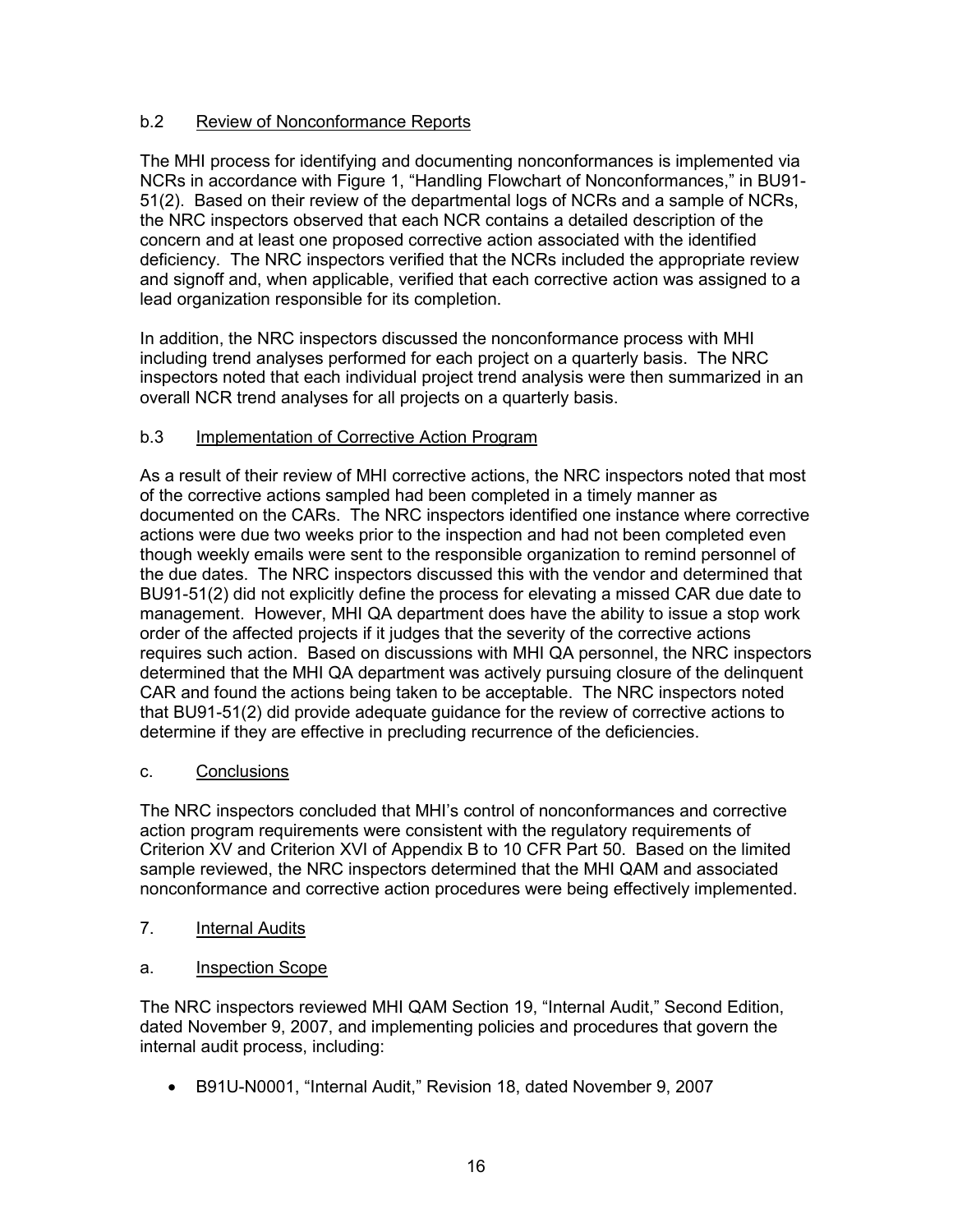• UES-20071181, "2007 Periodic Internal Audit Program," Revision 2, dated December 23, 2007

These reviews were conducted to verify that MHI's internal audit controls satisfied Criterion XVIII, "Audits," of Appendix B to 10 CFR Part 50.

The NRC Inspectors reviewed a selected a sample of audit reports from April 1, 2007 to March 30, 2008 to determine if the audits were being performed in accordance with program requirements.

## b. Observations and Findings

## b.1 Procedures and Policies Governing the Internal Audit Process

MHI Procedure B91U-N0001 provides a description of the process and requirements for performing internal audits. This procedure further discusses schedules for audit activities, standardized audit techniques, standardized audit reports, and control of the audit process. Internal audits, applied to a complete sector of the manufacturing process (e.g., procurement, quality assurance, purchasing and inspection), are performed for each sector on an annual basis.

MHI Procedure UES-20071181 controls the frequency of internal audits, describes the preparation and content of the audit report, identification and resolution of corrective actions, and closeout of audit findings.

## b.2 Implementation of the Internal Audit Process

MHI conducted 27 internal audits in fiscal year 2007 with all audits conducted when originally scheduled. The NRC inspectors noted that although there does not appear to be a time limit for rescheduling internal audits, all audits are required to be completed within the fiscal year. Based on review of audit reports, the associated corrective actions identified, and resolution of those actions completed at the time of the NRC inspection, the NRC inspectors verified that the corrective actions were implemented in a timely manner to respond to any identified findings. The NRC inspectors also verified that the quality assurance manager was cognizant of the findings and of the proposed or completed corrective actions associated with them.

## c. Conclusions

The NRC inspectors concluded that MHI's internal audit program requirements are consistent with the regulatory requirements of Criterion XVIII of Appendix B to 10 CFR Part 50. Based on the limited sample reviewed, the NRC inspectors also determined that the MHI QAM and associated audit procedures were being effectively implemented.

## 8. Entrance and Exit Meetings

On May 19, 2008, the NRC inspectors presented the inspection scope during an entrance meeting with MHI-Kobe Senior Vice President and General Manager, Shigero Masamori and other MHI personnel.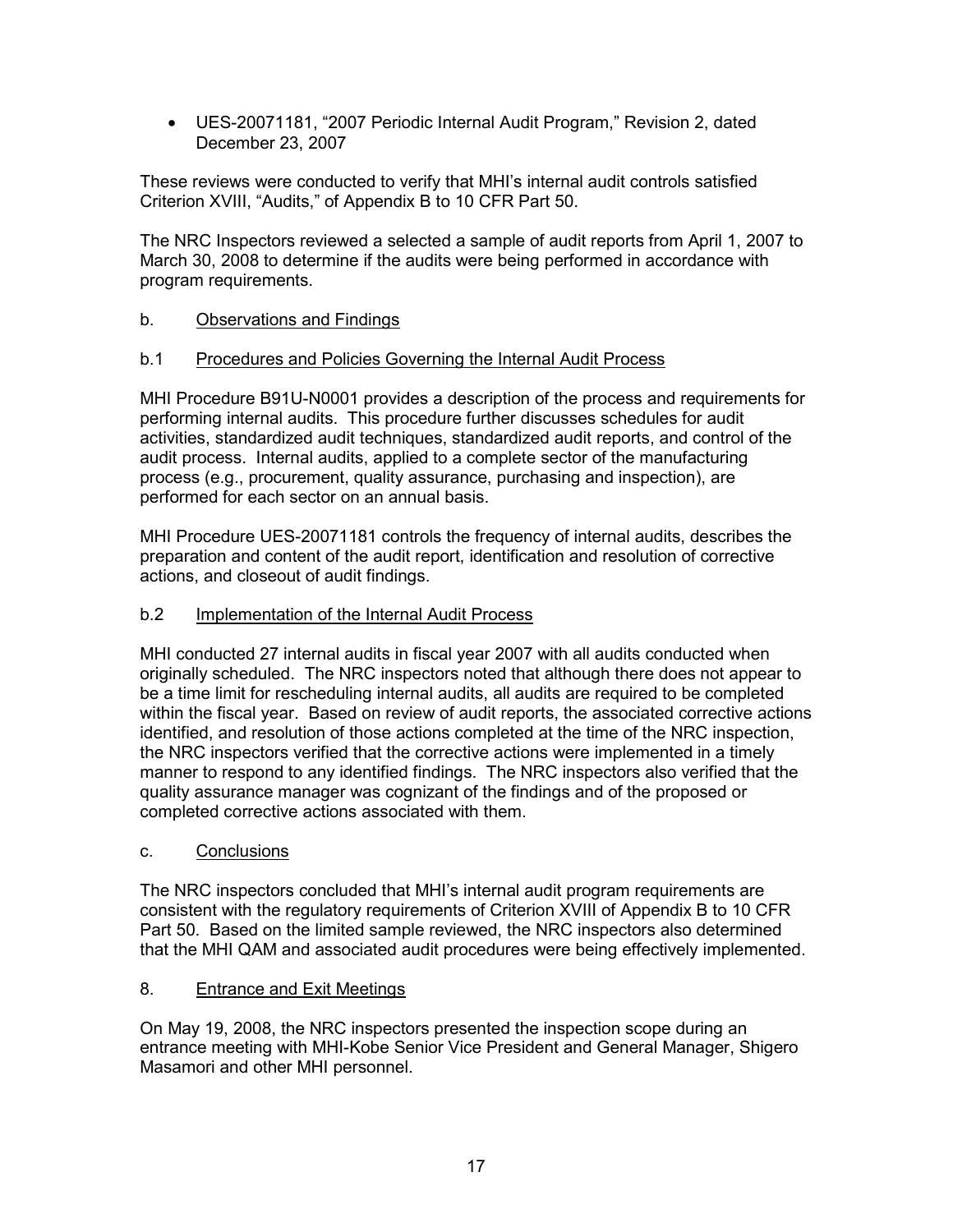On May 22, 2008, the NRC inspectors presented the inspection results during an exit meeting with MHI-Kobe Senior Vice President and General Manager, Shigero Masamori and other MHI personnel.

See Attachment 1 for a list of attendees for the entrance and exit meetings.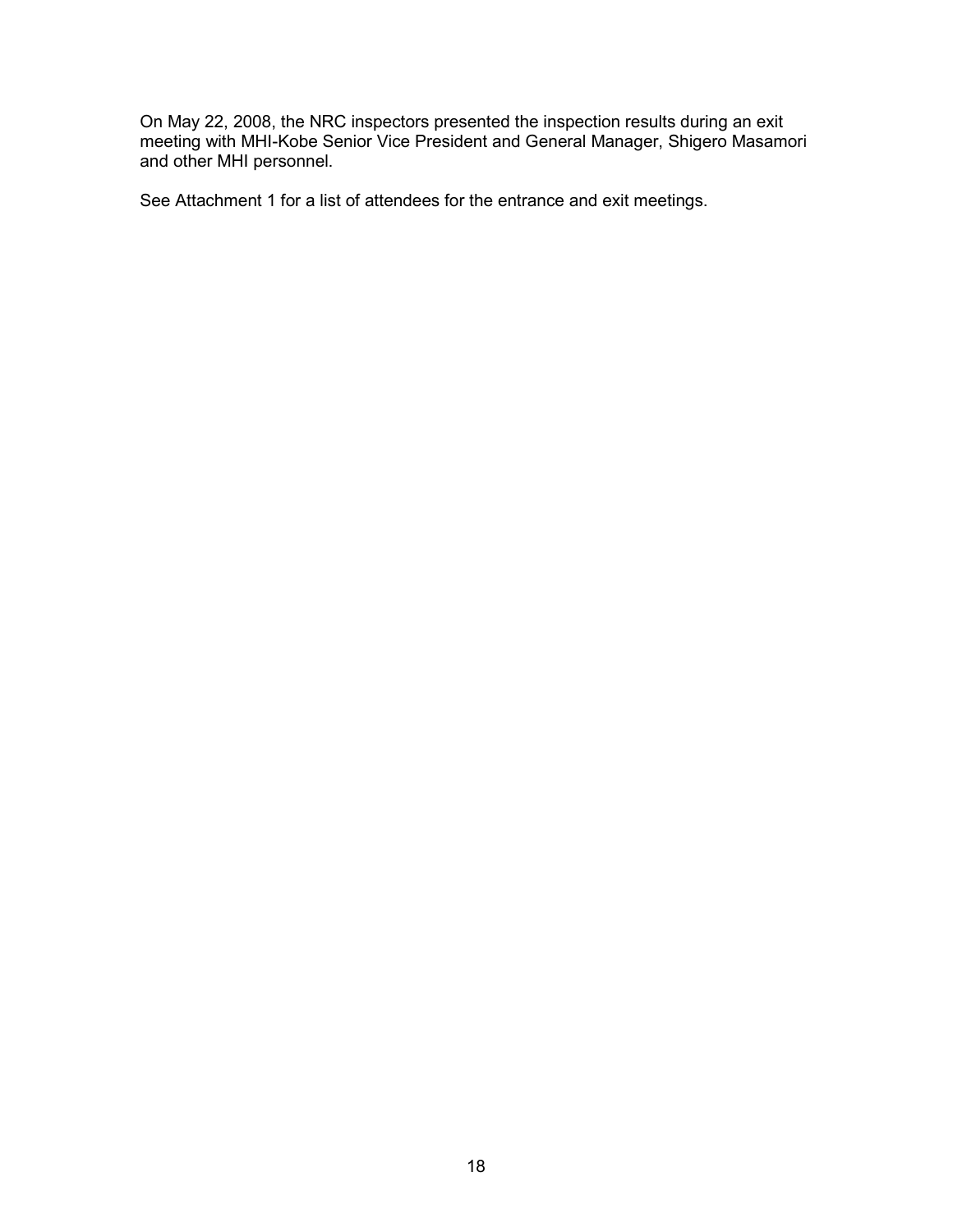# **ATTACHMENT 1**

List of Attendees: (1) Entrance Meeting May 19, 2008, (2) Exit Meeting on May 22, 2008

| <u>(1)</u> | <u>(2)</u> | <b>Name</b>             | Department/Organization                       |
|------------|------------|-------------------------|-----------------------------------------------|
| X          | Χ          | <b>Glenn Tracy</b>      | <b>NRC</b>                                    |
| X          | X          | <b>Richard McIntyre</b> | <b>NRC</b>                                    |
| X          | X          | Kerri Kavanagh          | <b>NRC</b>                                    |
| X          | Χ          | Alan Blamey             | <b>NRC</b>                                    |
| X          | X          | Sabrina Cleavenger      | <b>NRC</b>                                    |
| X          |            | T. Fukuda               | <b>CQCS Department, MHI</b>                   |
| X          |            | T. Nakata               | <b>PQCS Department, MHI</b>                   |
| X          |            | F. Castro               | <b>CDS Department, MHI</b>                    |
| X          |            | K. Kubo                 | <b>NCVS Department, MHI</b>                   |
| X          | X          | H. Mizoguchi            | <b>TAG Department, MHI</b>                    |
| X          | X          | T. Ozawa                | MPS, MHI                                      |
| X          | X          | T. Usuda                | CQCS, MHI                                     |
| X          | X          | G. Abe                  | SGDS, MHI                                     |
| X          |            | T. Ota                  | NSGS, MHI                                     |
| X          | X          | T. Kagawa               | NSGS, MHI                                     |
| X          | X          | N. Sakamoto             | CQCS, MHI                                     |
| X          |            | S. Maeda                | NSGS, MHI                                     |
| X          | X          | H. Taguchi              | NPMPS, MHI                                    |
| X          | X          | M. Amano                | MPS, MHI                                      |
| Χ          |            | T. Fukui                | NCVS, MHI                                     |
| X          | X          | M. Koyama               | SGDS, MHI                                     |
| X          |            | H. Kamino               | CQCS, MHI                                     |
| X          |            | M. Talongishi           | NPVCIPS, MHI                                  |
| X          |            | J. Kurokawa             | NPQAS, MHI                                    |
| X          | X          | H. Hirano               | PM, MHI                                       |
| X          | X          | K. Aizawa               | NPQAS, MHI                                    |
| X          |            | Y. Sano                 | NPVCIPS, MHI                                  |
| Χ          |            | T. Kanabushi            | NSGS, MHI                                     |
| X          | X          | T. Okamoto              | MPMPS, MHI                                    |
| Χ          | X          | S. Yamane               | DTS, MHI                                      |
| X          |            | H. Mimaki               | SGDS, MHI                                     |
| X          |            | H. Kaguchi              | <b>Nuclear Plant Component Designing Dept</b> |
|            |            |                         | Manager, MHI                                  |
| X          | Χ          | T. Kobayashi            | TAG, MHI                                      |
| X          | X          | K. Saito                | Procurement, MHI                              |
| X          | X          | T. Kodama               | PM, MHI                                       |
| X          | X          | T. Hoshi                | PM, MHI                                       |
| X          |            | Tsuruta                 | Lead NDE Level III, MHI                       |
| Χ          | X          | K. Abe                  | CIDS, MHI                                     |
| X          | X          | Yurugi Kanzaki          | CDS, MHI                                      |
| X          | X          | Kazuyuki Unate          | PQCS, MHI                                     |
| X          |            | Yoshihisa Tada          | CQCS, MHI                                     |
| X.         | X          | Masayoshi Suzuki        | NPQAS, MHI                                    |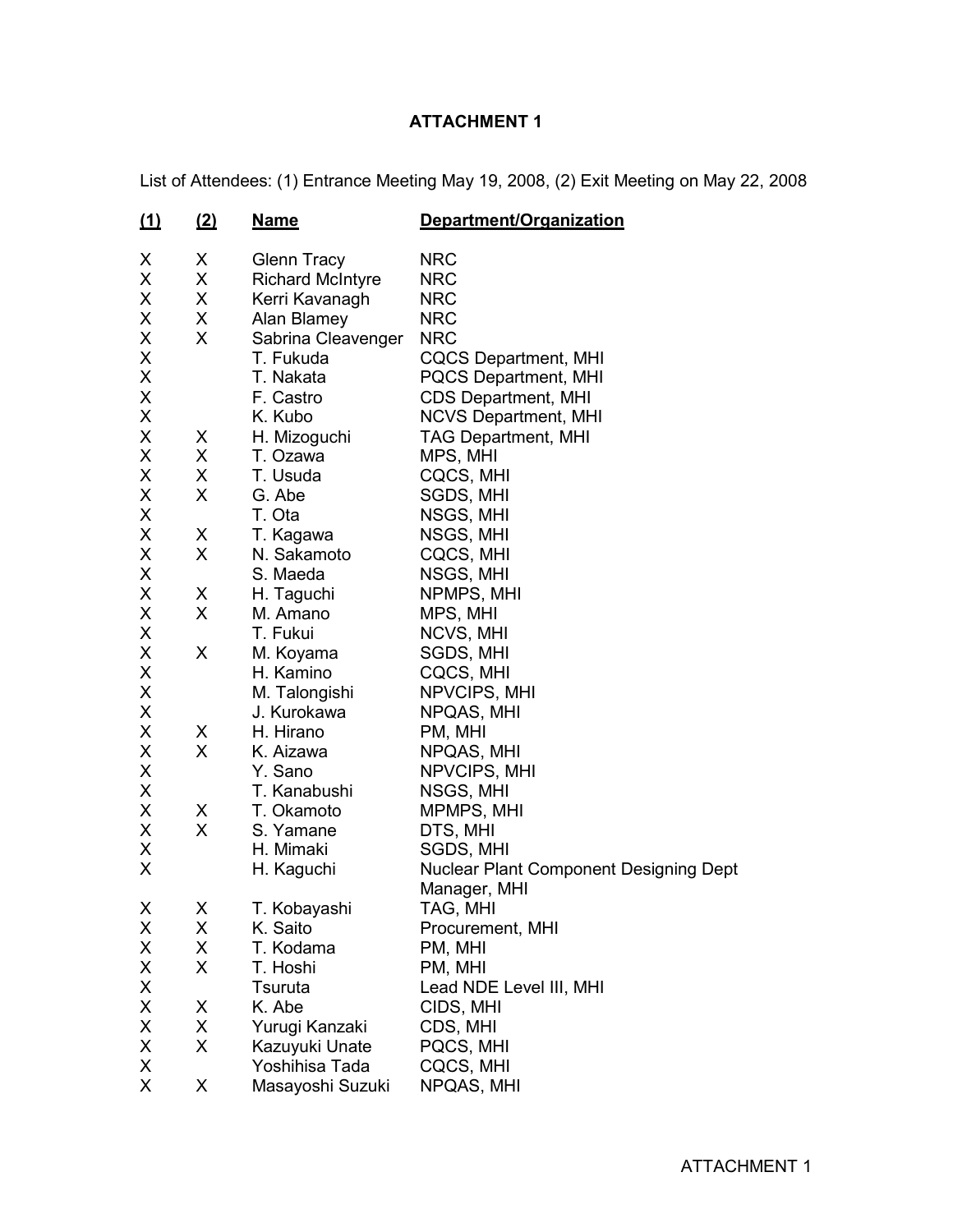| X | X | Masamori Onozuka | New Plant Engineering, MHI                                                                |
|---|---|------------------|-------------------------------------------------------------------------------------------|
| X | X | J. Namba         | Interpreter                                                                               |
| X | X | K. Kano          | NPQAS, MHI                                                                                |
| X | X | S. Koizumi       | EMS, MHI                                                                                  |
| Χ | X | Y. Okazaki       | EMS, MHI                                                                                  |
| X | X | S. Masamori      | MHI Kobe General Manager                                                                  |
| Χ |   | F. Kono          | Nuclear Plant Designing Department, MHI                                                   |
| X | X | T. Kitera        | <b>QA Department Manager</b>                                                              |
| X |   | M. Tsujii        | MHI Nuclear Energy Systems Marketing &<br><b>Administration Department Deputy Manager</b> |
| X |   | S. Itoh          | Nuclear Power Plant Equipment Mgmt. Dept.                                                 |
|   |   |                  | Deputy Manager                                                                            |
| X | X | K. Hirakawa      | <b>QA Department Deputy Manager</b>                                                       |
|   | X | T. Tokiami       | DTS, MHI                                                                                  |
|   | X | H.G. Domschire   | <b>SCE Engineering</b>                                                                    |
|   | X | T. Nakata        | PQCS, MHI                                                                                 |
|   | X | D. Calhoun       | <b>SCE Engineering</b>                                                                    |
|   | X | T. Kimoshita     | PQCS, MHI                                                                                 |
|   | X | T. Hashimoto     | CDD, MHI                                                                                  |
|   | X | M. Yonoha        | QAD, MHI                                                                                  |
|   | X | E. Kadokami      | <b>MHI Deputy General Manager</b>                                                         |
|   | X | N. Miyakoshi     | General Manager of MHI Headquarters QA                                                    |
|   | X | T. Walker        | <b>STPNOC Quality Manager</b>                                                             |
|   | X | R.W. Driscoll    | <b>WEC Engineering</b>                                                                    |
|   | X | S. Babae         | Marketing & Administration, MHI                                                           |
|   | X | Y. Sagara        | MES Manager, MHI                                                                          |
|   | X | M. Uchida        | NPQD Deputy Manager, MHI                                                                  |
|   | X | T. Saito         | NPQAS, MHI                                                                                |
|   | X | M. Takagishi     | NPVCIPS, MHI                                                                              |
|   | X | Y. Shimokusu     | NPEMD Manager, MHI                                                                        |
|   | X | M. Ono           | NPQAS, MHI                                                                                |